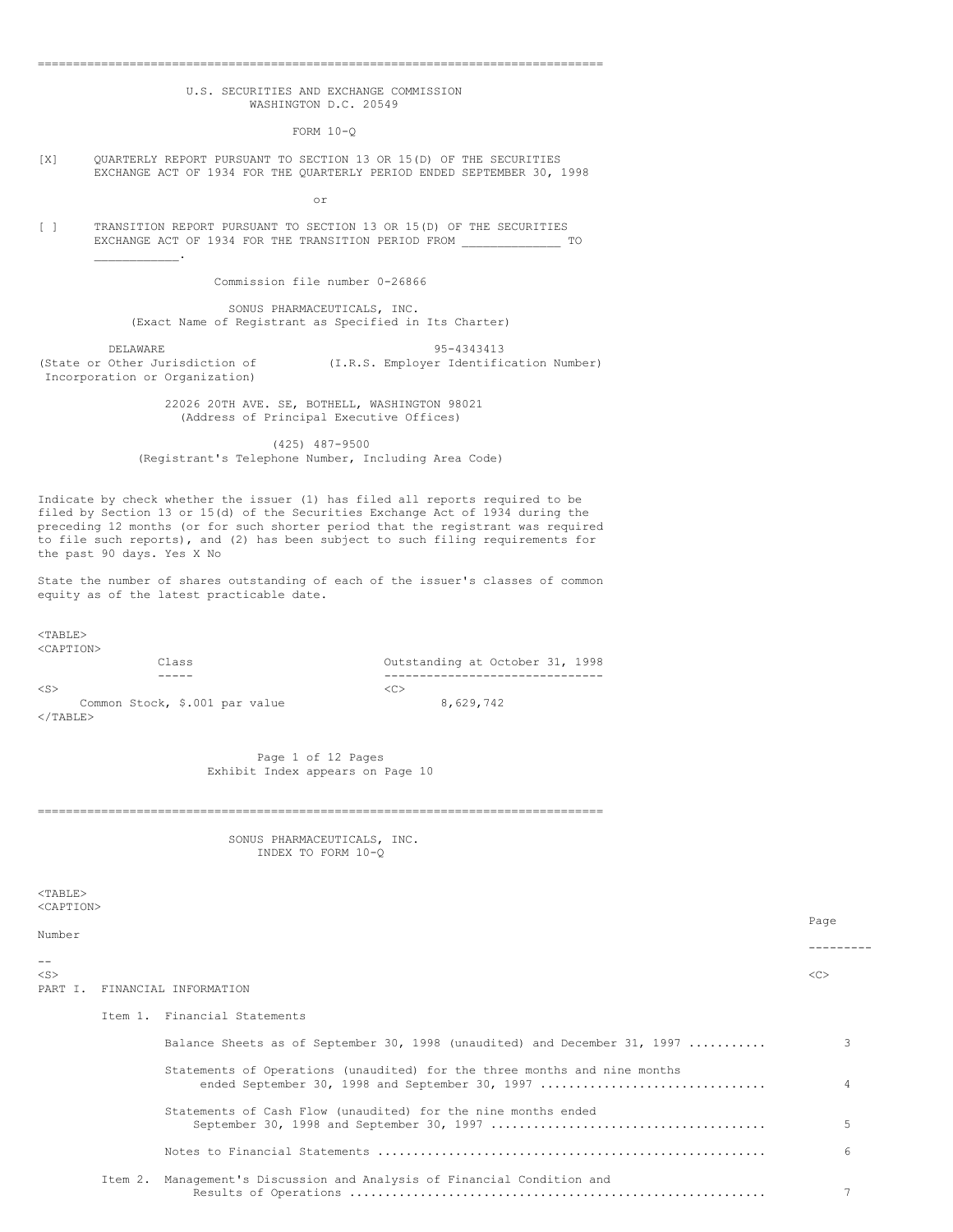## PART II. OTHER INFORMATION

|                                                                        | 10 <sup>1</sup> |
|------------------------------------------------------------------------|-----------------|
|                                                                        | 10              |
| Items 2, 3, 4 and 5 are not applicable and therefore have been omitted |                 |
| $<$ /TABLE>                                                            | 11              |

2

# PART I. FINANCIAL INFORMATION

## ITEM 1. FINANCIAL STATEMENTS

SONUS PHARMACEUTICALS, INC. BALANCE SHEETS

 $<$ TABLE $>$ <CAPTION>

|                                                                                                                                | SEPTEMBER 30,<br>1998<br>____________                | DECEMBER 31,<br>1997<br>____________                                                                                                                                                                                                                                                                                                                                                                                                                                                                          |
|--------------------------------------------------------------------------------------------------------------------------------|------------------------------------------------------|---------------------------------------------------------------------------------------------------------------------------------------------------------------------------------------------------------------------------------------------------------------------------------------------------------------------------------------------------------------------------------------------------------------------------------------------------------------------------------------------------------------|
| $<$ S $>$                                                                                                                      | (UNAUDITED)<br><<                                    | <<                                                                                                                                                                                                                                                                                                                                                                                                                                                                                                            |
| ASSETS                                                                                                                         |                                                      |                                                                                                                                                                                                                                                                                                                                                                                                                                                                                                               |
| Current assets:                                                                                                                |                                                      |                                                                                                                                                                                                                                                                                                                                                                                                                                                                                                               |
|                                                                                                                                | \$6,625,401<br>13,690,045<br>331,111<br>____________ | \$5, 253, 227<br>21, 317, 835<br>639,970<br>____________                                                                                                                                                                                                                                                                                                                                                                                                                                                      |
|                                                                                                                                | 20,646,557                                           | 27, 211, 032                                                                                                                                                                                                                                                                                                                                                                                                                                                                                                  |
| Equipment, furniture and leasehold improvements, net of                                                                        |                                                      |                                                                                                                                                                                                                                                                                                                                                                                                                                                                                                               |
| accumulated depreciation of $$2,353,724$ and $$1,738,269$                                                                      | 1,520,086<br>____________                            | 1,734,737<br>------------                                                                                                                                                                                                                                                                                                                                                                                                                                                                                     |
|                                                                                                                                | \$22.166.643<br>============                         | \$28.945.769<br>============                                                                                                                                                                                                                                                                                                                                                                                                                                                                                  |
| LIABILITIES AND STOCKHOLDERS' EQUITY                                                                                           |                                                      |                                                                                                                                                                                                                                                                                                                                                                                                                                                                                                               |
| Current liabilities:                                                                                                           |                                                      |                                                                                                                                                                                                                                                                                                                                                                                                                                                                                                               |
|                                                                                                                                | \$5,000,000                                          | \$5,000,000                                                                                                                                                                                                                                                                                                                                                                                                                                                                                                   |
| Accounts payable and accrued expenses<br>Accrued clinical trial expenses                                                       | 3,166,355<br>1,615,837                               | 2,612,065<br>1,743,208                                                                                                                                                                                                                                                                                                                                                                                                                                                                                        |
| Current portion of capital lease obligations                                                                                   | 85,184<br>------------                               | 146,762<br>------------                                                                                                                                                                                                                                                                                                                                                                                                                                                                                       |
| Total current liabilities                                                                                                      | 9,867,376                                            | 9,502,035                                                                                                                                                                                                                                                                                                                                                                                                                                                                                                     |
|                                                                                                                                | 2,019,741                                            | 845,939                                                                                                                                                                                                                                                                                                                                                                                                                                                                                                       |
| Capital lease obligations, less current portion<br>Commitments                                                                 | 31,013                                               | 93,178                                                                                                                                                                                                                                                                                                                                                                                                                                                                                                        |
| Stockholders' equity:                                                                                                          |                                                      |                                                                                                                                                                                                                                                                                                                                                                                                                                                                                                               |
| Preferred stock; \$.001 par value;<br>5,000,000 authorized; no shares issued or outstanding<br>Common stock; \$.001 par value; |                                                      |                                                                                                                                                                                                                                                                                                                                                                                                                                                                                                               |
| 20,000,000 shares authorized; 8,629,607 and 8,611,376<br>shares issued and outstanding in 1998 and 1997,                       |                                                      |                                                                                                                                                                                                                                                                                                                                                                                                                                                                                                               |
|                                                                                                                                | 34,995,061                                           | 34,860,237                                                                                                                                                                                                                                                                                                                                                                                                                                                                                                    |
|                                                                                                                                | (24, 742, 381)<br>(4, 167)<br>_____________          | (16, 338, 949)<br>(16, 671)<br>____________                                                                                                                                                                                                                                                                                                                                                                                                                                                                   |
| Total stockholders' equity                                                                                                     | 10,248,513<br>____________                           | 18,504,617<br>____________                                                                                                                                                                                                                                                                                                                                                                                                                                                                                    |
| Total liabilities and stockholders' equity                                                                                     | \$22,166,643<br>============                         | \$28,945,769<br>$\begin{tabular}{ccccc} \multicolumn{2}{c}{\multicolumn{2}{c}{\multicolumn{2}{c}{\multicolumn{2}{c}{\multicolumn{2}{c}{\multicolumn{2}{c}{\multicolumn{2}{c}{\multicolumn{2}{c}{\multicolumn{2}{c}{\multicolumn{2}{c}{\multicolumn{2}{c}{\multicolumn{2}{c}{\multicolumn{2}{c}{\multicolumn{2}{c}{\textbf{1}}}}}}}}}}\quad \multicolumn{2}{c}{ \begin{tabular}{c} \multicolumn{2}{c}{\multicolumn{2}{c}{\multicolumn{2}{c}{\textbf{1}}\end{tabular}} \hline \multicolumn{2}{c}{\multicolumn{$ |
|                                                                                                                                |                                                      |                                                                                                                                                                                                                                                                                                                                                                                                                                                                                                               |

 $\langle$ /TABLE>

See accompanying notes.

3

SONUS PHARMACEUTICALS, INC. STATEMENTS OF OPERATIONS (UNAUDITED)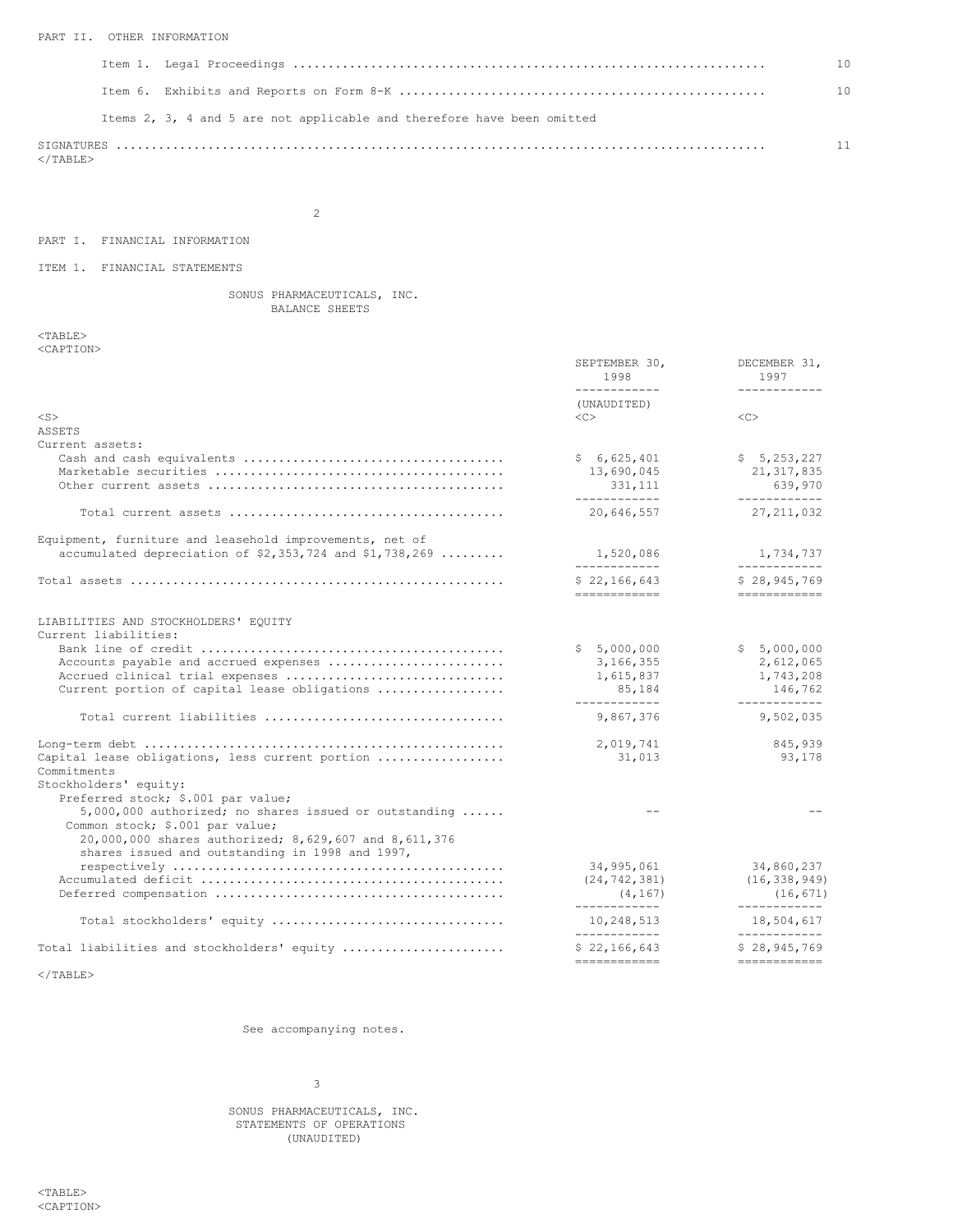THREE MONTHS ENDED SEPTEMBER 30, NINE MONTHS ENDED SEPTEMBER

| 30 <sub>1</sub>                                                                |                             | INDER MONING ENDED JEFIEMBER JV,                       | NINE PONING ENDED OEFIEPER                            |               |
|--------------------------------------------------------------------------------|-----------------------------|--------------------------------------------------------|-------------------------------------------------------|---------------|
| $- - - - - - -$<br>1997                                                        | 1998<br>------------        | ------------------------------<br>1997<br>------------ | -----------------------------<br>1998<br>------------ | $- - - - - -$ |
| $- - - - - -$                                                                  |                             |                                                        |                                                       |               |
| $<$ S $>$<br>Revenues:<br>Collaborative agreements  \$ 2,700,000<br>14,500,000 | <<                          | <<<br>\$4,700,000                                      | <<<br>\$5,100,000                                     | <<<br>\$      |
| Operating expenses:<br>Research and development<br>9,415,246                   | 2,988,347                   | 3,921,921                                              | 8,709,665                                             |               |
| General and administrative<br>4,976,441                                        | 1,922,184                   | 2,162,093                                              | 5,401,714                                             |               |
| $- - - - - -$                                                                  | ------------                | ------------                                           | ------------                                          |               |
| Total operating expenses<br>14,391,687                                         | 4,910,531<br>------------   | 6,084,014<br>------------                              | 14, 111, 379<br>____________                          |               |
| $- - - - - -$                                                                  |                             |                                                        |                                                       |               |
| Operating income (loss)  (2,210,531)<br>108,313                                |                             | (1, 384, 014)                                          | (9,011,379)                                           |               |
| Other income (expense):<br>Interest income  231,118                            |                             | 294,550                                                | 776,706                                               |               |
| 815,551<br>Interest expense<br>(94, 260)                                       | (69, 235)                   | (32, 712)                                              | (178, 803)                                            |               |
| $- - - - - -$<br>Income (loss) before income taxes                             | ------------<br>(2,048,648) | ------------<br>(1, 122, 176)                          | ------------<br>(8, 413, 476)                         |               |
| 829,604                                                                        |                             |                                                        |                                                       |               |
| Income taxes<br>190,000                                                        | $ -$                        | $-$                                                    | $- -$                                                 |               |
| $- - - - - -$                                                                  | ------------                | ------------                                           | ------------                                          | $- - - - - -$ |
| Net income (loss) $\frac{2}{3}(2,048,648)$<br>639,604                          |                             | \$(1, 122, 176)                                        | \$ (8, 413, 476)                                      | \$            |
|                                                                                |                             |                                                        |                                                       |               |
| Net income (loss) per share:<br>Basic                                          | (0.24)<br>$\mathcal{S}$     | \$<br>(0.13)                                           | Ş.<br>(0.98)                                          | \$            |
| 0.07<br>Diluted<br>0.07                                                        | $\mathcal{S}$<br>(0.24)     | $\mathsf{S}$<br>(0.13)                                 | Ş.<br>(0.98)                                          | \$.           |
| Shares used in computation of net                                              |                             |                                                        |                                                       |               |
| income (loss) per share:<br>Basic                                              | 8,626,253                   | 8,573,029                                              | 8,619,125                                             |               |
| 8,553,321<br>Diluted<br>9,557,171                                              | 8,626,253                   | 8,573,029                                              | 8,619,125                                             |               |

</TABLE>

See accompanying notes.

4

SONUS PHARMACEUTICALS, INC. STATEMENTS OF CASH FLOWS (UNAUDITED)

<TABLE> <CAPTION>

| NINE MONTHS ENDED SEPTEMBER 30, |               |
|---------------------------------|---------------|
| 1998                            | 1997          |
| $\langle C \rangle$             | <c></c>       |
| \$ (8, 413, 476)                | 639,604<br>S. |
| 627,959                         | 443.367       |
|                                 |               |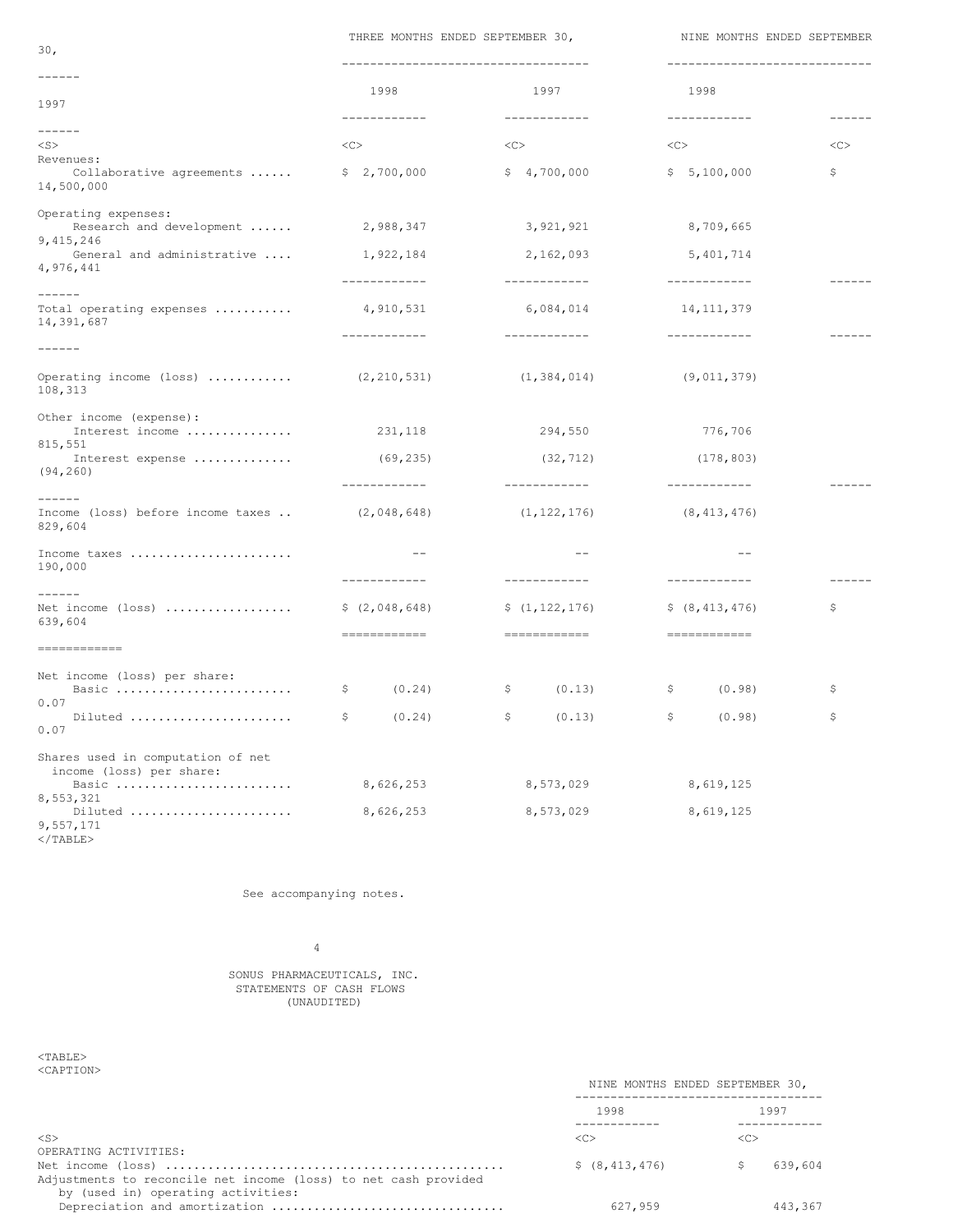| Amortization of discount on marketable securities<br>Realized (gain) loss on marketable securities<br>Changes in operating assets and liabilities: | (123)<br>(7, 881)                | (35, 058)<br>28,154            |
|----------------------------------------------------------------------------------------------------------------------------------------------------|----------------------------------|--------------------------------|
| Accounts payable and accrued expenses<br>Accrued clinical trial expenses                                                                           | 308,859<br>554,290<br>(127, 371) | 96,226<br>755,828<br>403,033   |
|                                                                                                                                                    | $ -$<br>------------             | (1,000,000)<br>------------    |
| Net cash provided by (used in) operating activities                                                                                                | (7,057,743)                      | 1,331,154                      |
| INVESTING ACTIVITIES:                                                                                                                              |                                  |                                |
| Purchases of equipment, furniture and leasehold improvements                                                                                       | (400, 803)                       | (865, 499)                     |
| Purchases of marketable securities                                                                                                                 | (23, 419, 722)                   | (27, 731, 702)                 |
| Proceeds from sale of marketable securities                                                                                                        | 17,772,969                       | 15,797,079                     |
| Proceeds from maturities of marketable securities                                                                                                  | 13,292,590<br>____________       | 11,243,205<br>____________     |
| Net cash provided by (used in) investing activities                                                                                                | 7,245,034                        | (1, 556, 917)                  |
| FINANCING ACTIVITIES:                                                                                                                              |                                  |                                |
| Proceeds from bank line of credit                                                                                                                  | 15,000,000                       | 15,000,000                     |
| Repayment of bank line of credit                                                                                                                   | (15,000,000)                     | (15,000,000)                   |
|                                                                                                                                                    | 1,173,802                        | <b>Contract Contract State</b> |
| Repayment of capitalized lease obligations                                                                                                         | (123, 743)                       | (146, 490)                     |
| Proceeds from issuance of common stock and warrants                                                                                                | 134,824                          | 389,989                        |
| Net cash provided by financing activities                                                                                                          | ____________<br>1,184,883        | ____________<br>243.499        |
|                                                                                                                                                    | ____________                     | ------------                   |
| Change in cash and cash equivalents for the period                                                                                                 | 1,372,174                        | 17,736                         |
| Cash and cash equivalents at beginning of period                                                                                                   | 5, 253, 227                      | 7,236,615                      |
| Cash and cash equivalents at end of period                                                                                                         | ____________<br>\$6,625,401      | ____________<br>\$7,254,351    |
|                                                                                                                                                    | ============                     | ============                   |
| Supplemental cash flow information:                                                                                                                |                                  |                                |
|                                                                                                                                                    | 55,105<br>Ş.                     | 87,928<br>\$.                  |
|                                                                                                                                                    | \$<br>7,500                      | Ŝ.<br>105,272                  |
| $\langle$ /TABLE>                                                                                                                                  |                                  |                                |

See accompanying notes.

#### 5

## SONUS PHARMACEUTICALS, INC. NOTES TO FINANCIAL STATEMENTS (UNAUDITED)

#### 1. BASIS OF PRESENTATION

The unaudited financial statements have been prepared in accordance with generally accepted accounting principles for interim financial information and with the instructions to Form 10-Q. Accordingly, they do not include all of the information and footnotes required to be presented for complete financial statements. The accompanying financial statements reflect all adjustments (consisting only of normal recurring items) which are, in the opinion of management, necessary for a fair presentation of the results for the interim periods presented.

The financial statements and related disclosures have been prepared with the assumption that users of the interim financial information have read or have access to the audited financial statements for the preceding fiscal year. Accordingly, these financial statements should be read in conjunction with the audited financial statements and the related notes thereto included in the Form 10-K for the year ended December 31, 1997 and filed with the SEC on March 31, 1998.

#### 2. RECENT ACCOUNTING PRONOUNCEMENTS

In 1997, SONUS (the "Company") adopted Statement of Financial Accounting Standards No. 128, "Earnings Per Share ("EPS")" (SFAS 128). In accordance with this statement, the Company has presented both basic and diluted EPS. Basic EPS is based on the weighted average number of common shares outstanding. Diluted EPS is based on the weighted average number of common shares and dilutive potential common shares. Dilutive potential common shares are calculated under the treasury stock method and consist of unexercised stock options and warrants. Amounts previously reported have been restated to conform to the provisions of SFAS 128.

During 1997, the Financial Accounting Standards Board issued Statement of Financial Accounting Standard No. 130, "Reporting Comprehensive Income" (SFAS 130). SFAS 130 requires unrealized gains or losses on the Company's available-for-sale securities, which are currently reported in shareholders' equity, to be included in other comprehensive income. SFAS 130 is effective for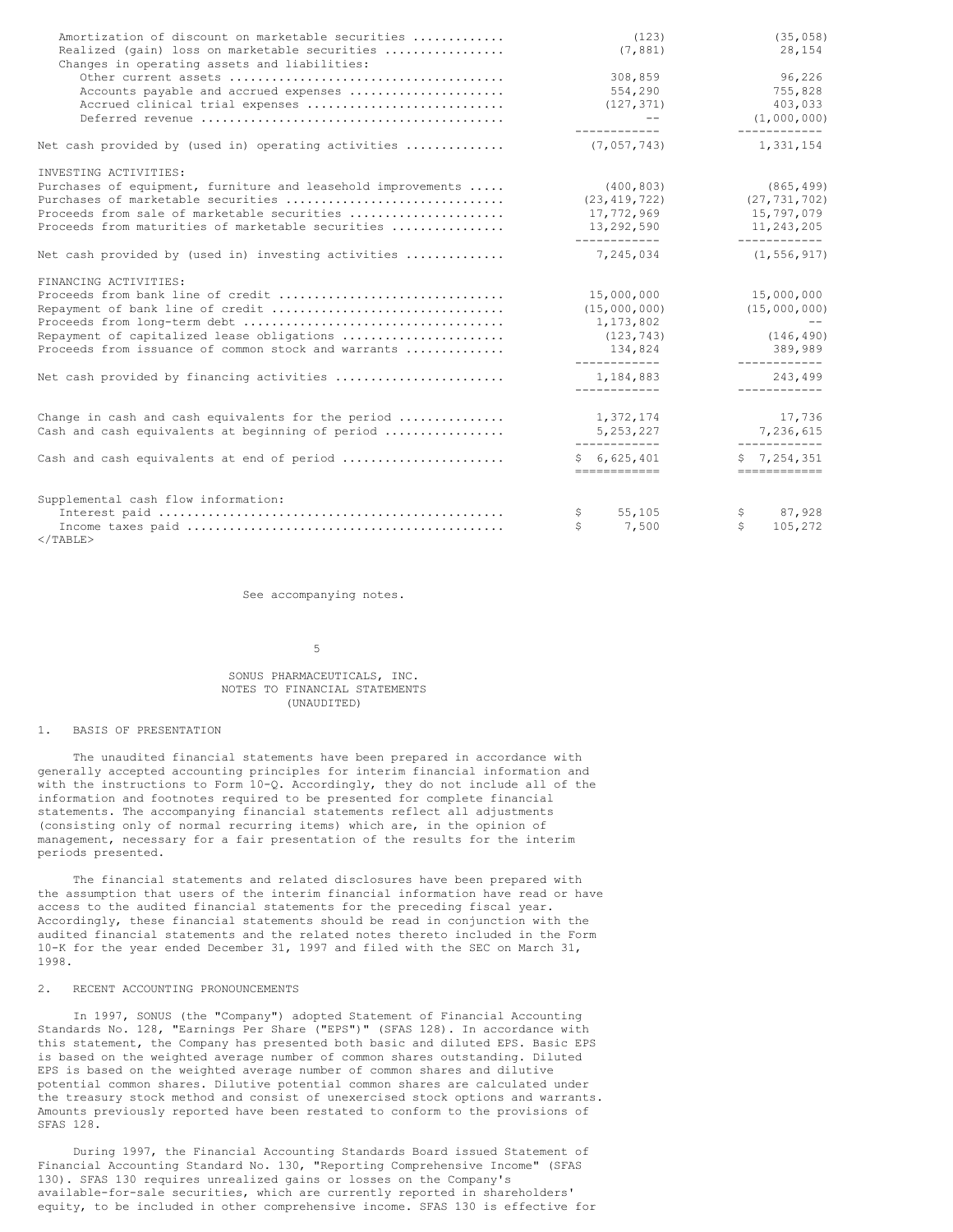financial statements for fiscal years beginning after December 15, 1997 and all interim periods thereafter. The total of other comprehensive income for the periods ended September 30, 1998 and 1997 is immaterial.

During 1997, the Financial Accounting Standards Board issued Statement of Financial Accounting Standard No. 131, "Disclosures about Segments of an Enterprise and Related Information" (SFAS 131). SFAS 131 is effective for financial statements for fiscal years beginning after December 15, 1997. The adoption of SFAS No. 131 is not expected to have a material impact on the Company's results of operations, financial position or disclosures.

6

## ITEM 2. MANAGEMENT'S DISCUSSION AND ANALYSIS OF FINANCIAL CONDITION AND RESULTS OF OPERATIONS

#### OVERVIEW

SONUS (the "Company") is primarily engaged in the research, development and commercialization of proprietary contrast agents for use in ultrasound imaging and of proprietary drug delivery systems. The Company has financed its research and development and clinical trials through payments received under agreements with its collaborative partners, private equity and debt financings, and an initial public offering ("IPO") completed in October 1995. Clinical trials of the Company's principal product under development, EchoGen(R) (perflenapent injectable emulsion), began in January 1994. In 1996, the Company filed a New Drug Application ("NDA") with the U.S. Food and Drug Administration ("FDA") for EchoGen as well as a Marketing Authorization Application ("MAA") with the European Medicines Evaluation Agency ("EMEA").

In February 1998, the Company received an action letter from the FDA which indicated that the review of the EchoGen NDA was completed and the application was considered inadequate for approval, citing certain deficiencies in the application. In August 1998, the Company submitted to the FDA an amendment of the NDA to address the deficiencies related to the echocardiography indications. In October 1998, the Company submitted additional information requested by the FDA relative to the echocardiography indication and the Company has received notice from the FDA that the amendment filing was considered complete as of October 19, 1998. Under the Food and Drug Administration Modernization Act, the FDA has up to 180 days to review the amendment. Once the FDA review is complete, the Company expects that the agency will issue another action letter. The Company has not yet responded to issues raised in the February 1998 letter relating to radiology indications but expects to submit additional clinical data supportive of radiology indications at a later date.

In March 1998, the EMEA's Committee for Proprietary Medicinal Products ("CPMP") issued a positive opinion on EchoGen for use as a transpulmonary echocardiographic contrast agent in patients with suspected or established cardiovascular disease who have had previous inconclusive non-contrast studies. On July 20, 1998, the EMEA ratified the CPMP recommendation and granted a marketing authorization for EchoGen in the 15 countries of the European Union ("E.U."). The Company and its marketing partner, Abbott Laboratories ("Abbott"), are preparing for the commercialization of EchoGen in the E.U. after necessary pricing approvals, reimbursement and manufacturing activities are completed.

In May 1996, the Company formed a strategic alliance with Abbott for marketing and selling of ultrasound contrast agents, including EchoGen, in the U.S. Under the agreement, Abbott agreed to make certain payments to the Company, primarily conditioned upon the achievement of milestones, of which \$23.0 million has been paid as of September 30, 1998. In addition, Abbott purchased in May 1996, for \$4.0 million, warrants to acquire 500,000 shares of common stock of the Company. The warrants are exercisable over five years at \$16.00 per share. In October 1996, the Company and Abbott entered into an agreement expanding Abbott's territory to include Europe, Latin America, Canada, Middle East, Africa and certain Asia/Pacific countries. Under the October 1996 agreement, Abbott has agreed to pay the Company certain additional license and milestone payments, a portion of which will be credited against future royalties once EchoGen is approved for commercial sale. As of September 30, 1998, \$12.6 million has been paid to the Company by Abbott under the October 1996 agreement of which \$5.6 million is creditable against future royalties.

The Company has granted Daiichi Pharmaceutical Co., Ltd. ("Daiichi"), exclusive marketing and distribution rights to EchoGen in Japan and in certain other countries in the Pacific Rim. As of September 30, 1998, Daiichi has paid the Company option, license and milestone fees totaling \$12.8 million. Under its agreement with the Company, Daiichi has the responsibility to perform clinical studies of EchoGen. Daiichi completed Phase 1 clinical studies in Japan during 1997. Significant additional clinical studies will be required on EchoGen for the product to be submitted for regulatory approval in Japan. To date Daiichi has not initiated Phase 2 studies in Japan and there can be no assurance that such studies will be timely commenced, or commenced at all.

The Company's results of operations have varied and will continue to vary significantly from quarter to quarter and depend on, among other factors, the timing of milestone payments made by collaborative partners, the timing of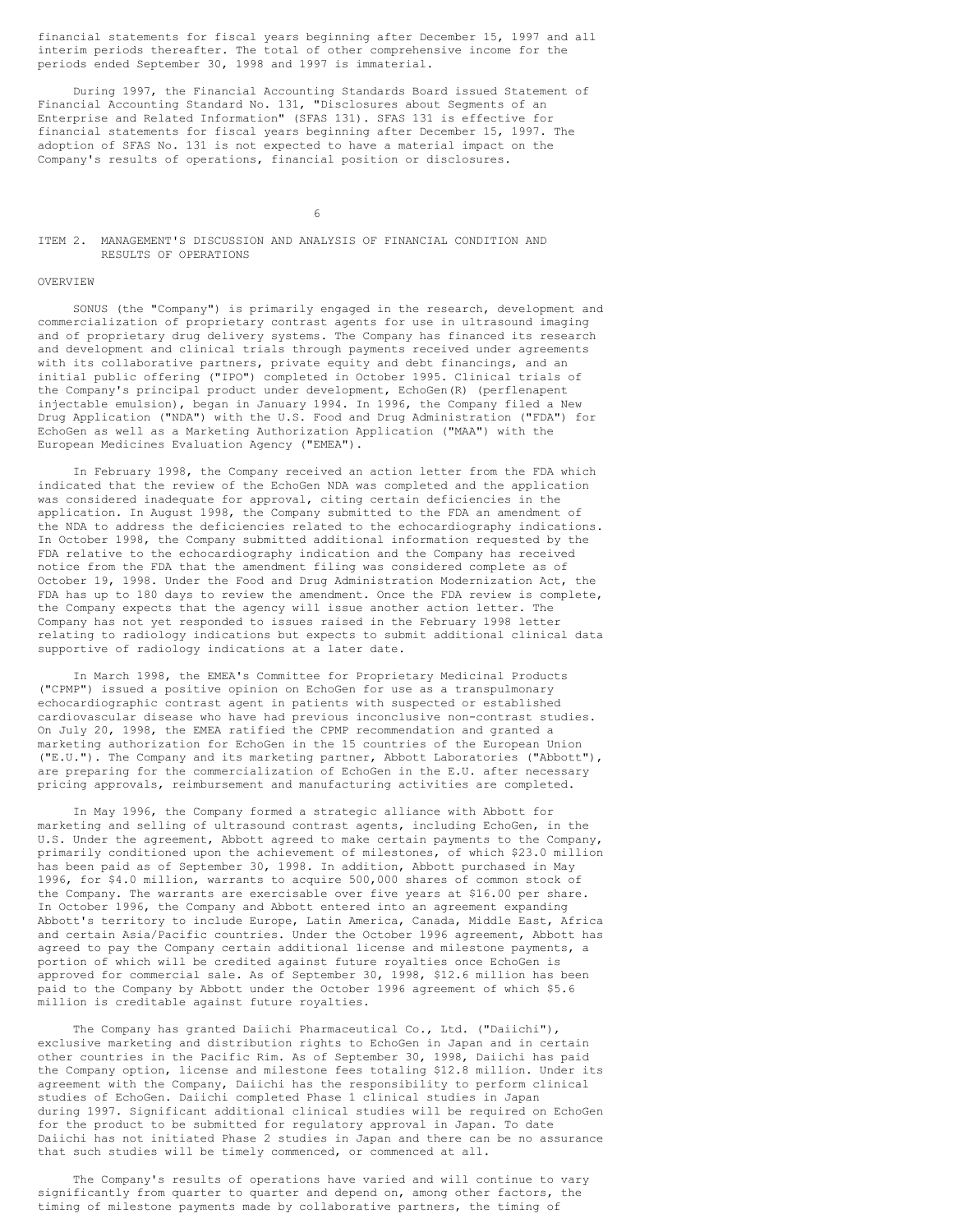regulatory approvals, the entering into additional product license agreements by the Company, and the timing and costs of the clinical trials conducted by the Company. The Company's current collaborative partners can terminate their

7

agreements on short notice, and there can be no assurance that the Company will receive any additional funding or milestone payments.

## RESULTS OF OPERATIONS

To date, the Company's reported revenues have been derived from payments received under collaborative agreements with third parties. Revenue received under collaborative agreements was \$2.7 million for the third quarter of 1998 compared with \$4.7 million for the same period of the prior year. For the nine months ended September 30, 1998, payments received under collaborative agreements were \$5.1 million compared to \$14.5 million for the nine months ended September 30, 1997. All revenue during these periods represent payments under the Company's strategic alliance agreements with Abbott.

Research and development expenses were \$3.0 million for the third quarter of 1998 compared with \$3.9 million in the prior year. The decrease was primarily due to a reduction in clinical trial activity when compared to the prior period offset in part by a higher level of activity supporting the regulatory approval process. For the first nine months, research and development costs were \$8.7 .<br>million compared to \$9.4 million for the same period of the prior year. The decrease for the nine month period was primarily due to a reduction in clinical trial activity offset in part by the higher level of activity supporting the regulatory approval process. In addition, the Company received \$2.4 million from Abbott in the first nine months of 1998 for reimbursement of certain clinical costs related to prostate and stress echocardiography indications for EchoGen. Pursuant to the funding agreement with Abbott, 50% or \$1.2 million will be repaid with interest in five years. Accordingly, \$1.2 million has been reported as a long-term liability with the remaining \$1.2 million reported as an offset to research and development expenses.

General and administrative expenses were \$1.9 million for the third quarter of 1998 compared with \$2.2 million in the prior year. The decrease was primarily due to a reduction in marketing programs due to the delay in U.S. regulatory approval of EchoGen, offset in part by increases in legal costs - see "Legal Proceedings". For the first nine months of 1998, general and administrative costs were \$5.4 million compared to \$5.0 million for the same period of the prior year. The increase for the nine month period was primarily a result of the costs of filing, prosecuting and protecting patents, offset in part by a reduction in marketing programs.

Revenues in future quarters will be primarily dependent upon the timing of certain regulatory and commercialization milestones and associated payments under collaborative agreements. In addition, total operating expenses may increase in future quarters due to ongoing and planned clinical trials to study additional indications for EchoGen and future products and due to higher marketing and administrative expenses as the Company continues to prepare for commercialization of EchoGen. The Company may also incur significant expenses relating to legal matters - see "Legal Proceedings."

Interest income, net of interest expense, was \$162,000 and \$598,000 for the third quarter and first nine months of 1998, respectively, compared to \$262,000 and \$721,000 for the same periods of the prior year. The decrease was primarily due to the lower levels of invested cash during these periods and the interest expense on amounts payable to Abbott for clinical development funding.

#### LIQUIDITY AND CAPITAL RESOURCES

The Company has historically financed its operations with payments from collaborative agreements, proceeds from equity financings and a bank line of credit. At September 30, 1998, the Company had cash, cash equivalents and marketable securities of \$20.3 million, compared to \$26.6 million at December 31, 1997. The decrease was primarily due to the \$8.4 million net loss reported in the first nine months of 1998, offset in part by \$1.2 million of clinical development funding by Abbott which, under the agreements with Abbott, will be repaid with interest in five years in stock or cash.

The Company has a bank loan agreement which provides for a \$5.0 million revolving line of credit facility and bears interest at the prime rate plus 1.0% per annum. At September 30, 1998 there was \$5.0 million outstanding under the line of credit. The line of credit was renewed in August 1998, expires August 31, 1999 and is secured by the tangible assets of the Company. The Company is required to maintain certain minimum balances of cash and marketable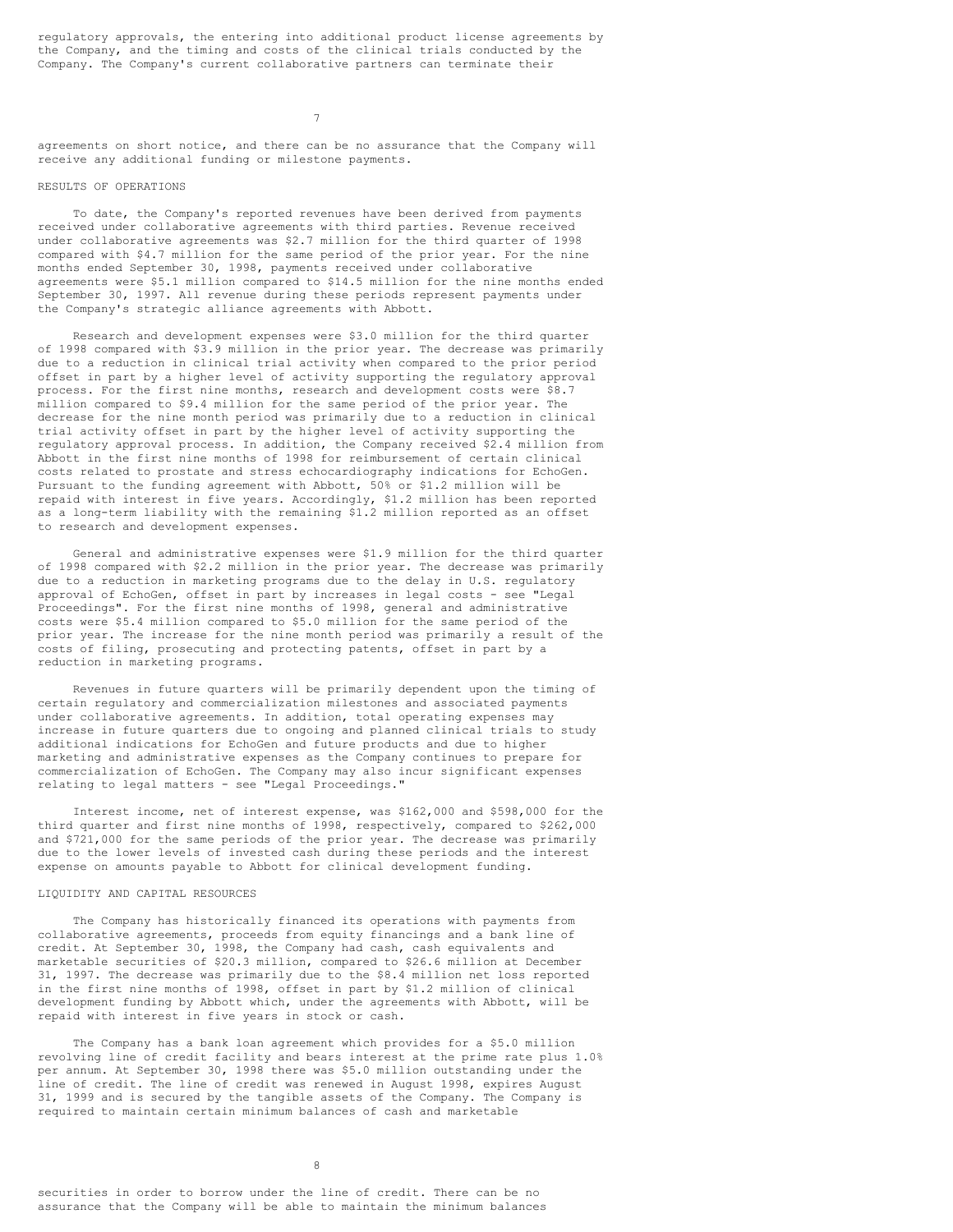#### necessary to borrow under the line.

The Company expects that its cash needs will increase significantly in future periods due to pending and planned clinical trials and higher administrative and marketing expenses as the Company prepares for commercialization of EchoGen. The Company estimates that existing cash and marketable securities will be sufficient to meet operating requirements through early 1999. The Company's future capital requirements will, however, depend on many factors, including the ability of the Company to obtain and retain continued funding from third parties under collaborative agreements, the ability to maintain the Company's bank line of credit, the time and costs required to gain regulatory approvals, the progress of the Company's research and development programs, clinical trials, the costs of filing, prosecuting and enforcing patents, patent applications, patent claims and trademarks, the costs of marketing and distribution, the status of competing products, and the market acceptance and third-party reimbursement of the Company's products, if and when approved. The Company believes it is likely that it will require substantial working capital during 1999 and the Company intends to seek additional funding through available means, which may include debt or equity financing or the licensing or sale of proprietary or marketing rights. If regulatory approvals are delayed, or funding under existing or future collaborative agreements is delayed or reduced, the Company's requirement for additional working capital would be accelerated. There can be no assurance that additional financing will be available on acceptable terms, if at all. Any equity financing would likely result in substantial dilution to existing stockholders. If the Company is unable to raise additional financing, the Company would be required to curtail or delay the development of its products.

#### YEAR 2000 COMPLIANCE

During 1997 the Company completed a comprehensive review of software applications used in critical business processes. The Company has determined that all of its critical internal business systems are Year 2000 compliant. There is no quarantee that the systems of the Company's collaborative partners or significant vendors will be Year 2000 compliant. The Company is currently investigating the Year 2000 compliance of collaborative partners and significant vendors in order to develop contingency plans should these parties not be Year 2000 compliant. If the Company's collaborative partners or significant vendors are not Year 2000 compliant, this could have an adverse effect on the ability of collaborative partners or vendors to satisfy their obligations to the Company or for the Company to electronically communicate with such parties.

#### FORWARD-LOOKING STATEMENTS

This Report contains certain forward-looking statements within the meaning of Section 27A of the Securities Act of 1933, as amended, and Section 21E of the Securities Exchange Act of 1934, as amended, and the Company intends that such forward-looking statements be subject to the safe harbors created thereby. Examples of these forward-looking statements include, but are not limited to, (i) the progress and results of clinical trials, (ii) the submission of applications for and the timing or likelihood of marketing approvals, (iii) the Company's anticipated future capital requirements and the terms of any capital financing, (iv) the anticipated outcome or financial impact of litigation; and (v) the timing and amount of future milestone payments, product revenues and expenses. While these statements made by the Company are based on management's current beliefs and judgment, they are subject to risks and uncertainties that could cause actual results to vary.

In evaluating such statements, stockholders and investors should specifically consider a number of factors and assumptions, including those discussed in the text and the financial statements and their accompanying footnotes in this Report and the risk factors detailed from time to time in the Company's filings with the Securities and Exchange Commission. As discussed in the Company's annual report on Form 10-K for the year ended December 31, 1997, actual results could differ materially from those projected in the forward-looking statements as a result of the following factors, among others: uncertainty of governmental regulatory requirements; future capital requirements and uncertainty of additional funding; uncertainty of market acceptance; dependence on third parties for funding, clinical development and distribution; unproven safety and efficacy; uncertainty of clinical trials; history of operating losses; uncertainty of future financial results; dependence on patents and proprietary rights; competition and risk of technological obsolescence; limited manufacturing experience; dependence on limited contract manufacturers and suppliers; lack of marketing and sales experience; and limitations on third-party reimbursement.

9

PART II. OTHER INFORMATION

ITEM 1. LEGAL PROCEEDINGS

On January 7, 1998, the Company announced that it had filed a patent infringement action in the U.S. District Court in Seattle, Washington, against Molecular Biosystems Inc. ("MBI") and Mallinckrodt, Inc. The suit alleges that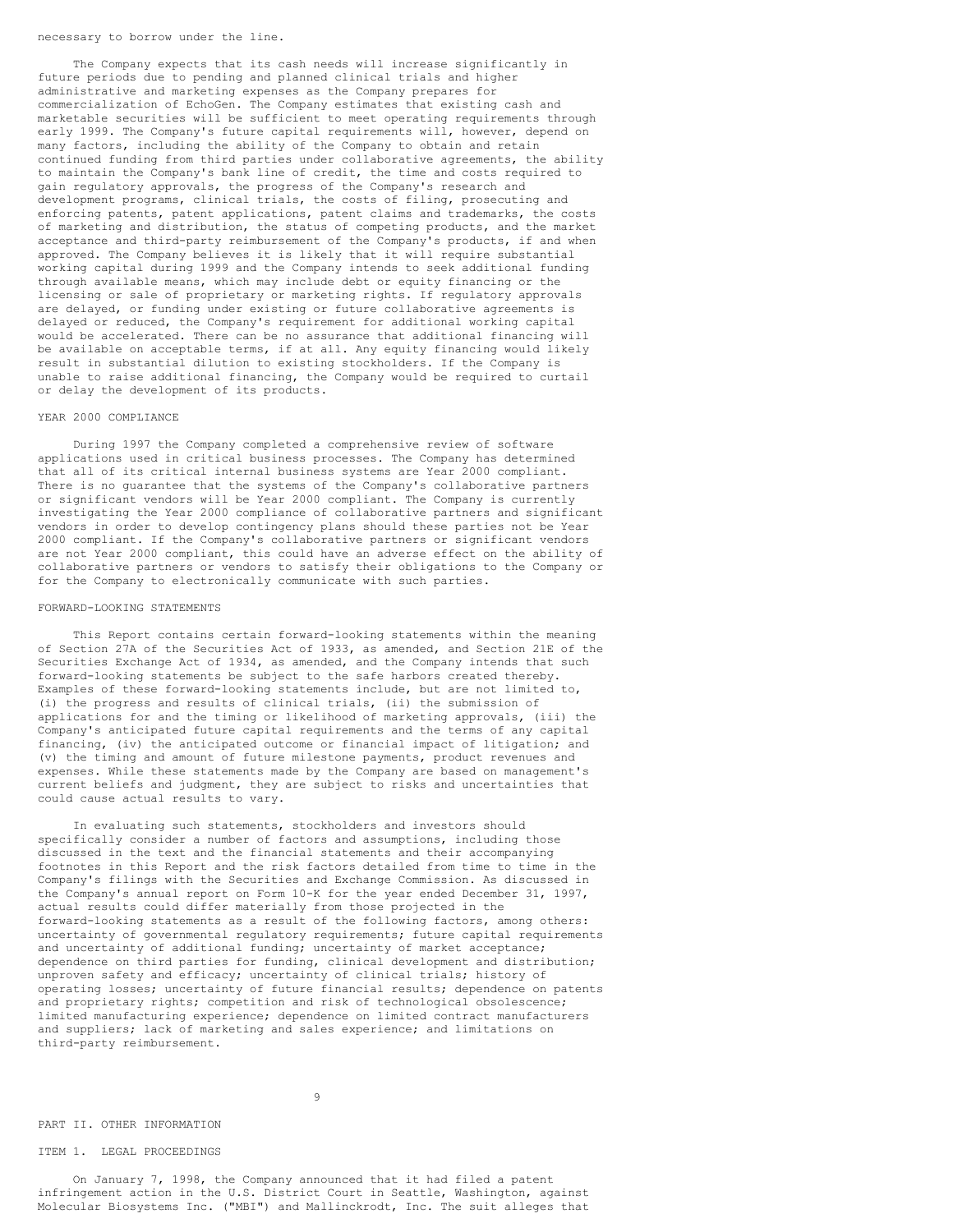one of MBI's ultrasound contrast agents infringes one or more of the Company's patents. MBI has filed counterclaims alleging that the patents asserted by the Company are invalid and not infringed, and that the Company has made false public statements and engaged in other actions intended to damage MBI and one of its ultrasound contrast agents. The Company does not believe there is any merit to these counterclaims and intends to defend its position vigorously. A trial date has been set for this lawsuit in August 1999. In October 1998, the court granted the Company's motion to stay the litigation until the U.S. Patent and Trademark Office ("PTO") has completed its re-examination of the patents in this lawsuit (see below).

The re-examination of the patents was initiated by the PTO in July 1997 based on petition filed by MBI. The outcome of these re-examination proceedings may have a significant impact on the above-identified patent infringement action. Although the PTO has issued final rejections of the claims in the SONUS patents at issue, the Company has responded to these rejections and is awaiting a further PTO decision. The PTO may decide that the responses overcome the rejections, or the PTO may maintain its rejections. The Company has the right to appeal the rejections if they are maintained.

In August 1998, the Company announced that it had received notice of alleged class action complaints filed in the Superior Court of Washington and in the U.S. District Court for the Western District of Washington against the Company and certain of its officers and directors, alleging violations of the Washington State Securities Act, the Washington Consumer Protection Act and the U.S. Securities Exchange Act of 1934. The Company has moved to dismiss and stay the State court action and expects to move to dismiss the federal actions once lead plaintiffs are appointed and a consolidated complaint is filed. The Company does not believe there is any merit to the claims in these actions and intends to defend its position vigorously.

ITEM 6. EXHIBITS AND REPORTS ON FORM 8-K

(a) EXHIBITS

#### <TABLE> <CAPTION>

Number Description ------ -----------  $<$ S $>$ 10.30 Change in Control Agreement for Steven C. Quay, M.D., Ph.D. 10.31 Change in Control Agreement for Michael A. Martino Change in Control Agreement for Gregory Sessler 11.1 Computation of net income (loss) per share

#### $<$ /TABLE>

(b) REPORTS ON FORM 8-K

The Company filed no reports on Form 8-K during the quarter ended September 30, 1998.

ITEMS 2, 3, 4 AND 5 ARE NOT APPLICABLE AND HAVE BEEN OMITTED.

10

#### SIGNATURES

In accordance with the requirements of the Exchange Act, the registrant caused this report to be signed on its behalf by the undersigned, thereunto duly authorized.

SONUS PHARMACEUTICALS, INC.

Date: November 10, 1998 By: /s/ Gregory Sessler

Gregory Sessler Chief Financial Officer and Assistant Secretary (Principal Financial and Accounting Officer)

---------------------------------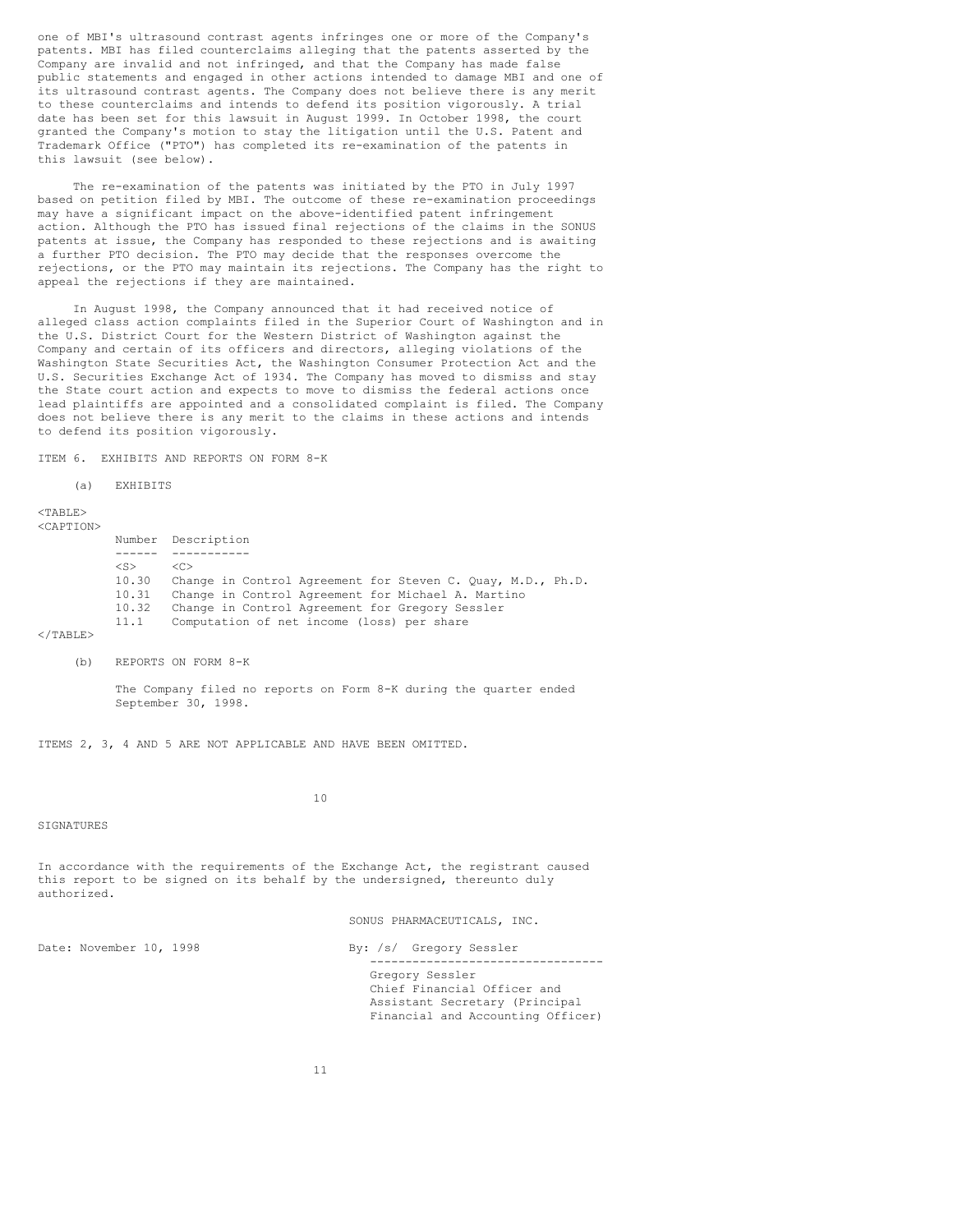Steven C. Quay, M.D., Ph.D. President and Chief Executive Officer c/o SONUS Pharmaceuticals, Inc. 22026 20th Avenue Bothell, Washington 98021

Re: Change In Control Agreement

## Dear Steve:

In consideration of your employment with SONUS Pharmaceuticals, Inc., a Delaware corporation (the "Company"), this letter agreement ( the "Agreement") sets forth the compensation and benefits you will be entitled to receive in the event your employment terminates in connection with a change in control of the Company under the conditions described below. This Agreement takes effect on the date you commence employment with the Company.

#### 1. TERMINATION OF EMPLOYMENT.

1.1. During the term of this Agreement, you will be entitled to the benefits provided in Section 2 of this Agreement in the event (A) a Change in Control has occurred; and (B) (i) you terminate your employment with the Company for Good Reason within 12 months following the Change of Control, or (ii) the Company terminates your employment for reasons other than Cause, Disability, or your death within 12 months following the Change of Control, provided you fulfill your obligations under this Agreement.

1.2. For purposes of this Agreement, the term "Change in Control" shall mean (i) a sale of fifty percent (50%) or more of the outstanding shares of common stock of the Company; (ii) a sale of all or substantially all of the assets of the Company, or (iii) a merger, consolidation or reorganization whereby the stockholders of the Company immediately prior to the consummation of such merger, consolidation or reorganization own less than fifty percent (50%) of the outstanding shares of common stock immediately following the consummation of the merger, consolidation or reorganization.

1.3. For purposes of this Agreement, the term "Good Reason" shall mean any of the following, if done without your consent:

1.3.1. A substantial diminution in your duties and responsibilities to a level substantially beneath that of your duties and responsibilities at the outset of your employment under this Agreement other than actions that are not taken in bad faith and are remedied by the Company within thirty days after written notice by you;

1.3.2. A reduction by the Company in your current annual base salary unless such reduction is attributable to an across the board salary reduction for all of management personnel of the Company and then only if the percentage of your reduction is (i) not greater than 20%, and (ii) no greater in percentage than that of the other management personnel;

1.3.3. The Company requires the relocation of your base of employment outside the Seattle, Washington metropolitan area;

1.3.4. A material breach by the Company of any of the terms and provisions of this Agreement, which is not cured within 30 days of written notice by you of such breach; or

1.3.5. the failure of the Company to obtain a satisfactory agreement from any successor in a Change of Control to assume and agree to perform this Agreement, as contemplated in Section 6 hereof.

1.4. For purposes of this Agreement, the term "Cause" shall mean any of the following: (i) your willful and continued failure or refusal to perform your duties with the Company; (b) your willfully engaging in gross misconduct injurious to the Company; (c) your being convicted or pleading guilty or nolo contendere to any misdemeanor involving moral turpitude or to any felony; (d) your having materially breached any provision of this Agreement, or any agreement concerning confidentiality or ownership of inventions with the Company and failed to cure such breach to the reasonable satisfaction of the Company promptly after receiving written notice of breach if such cure is possible.

1.5. For purposes of this Agreement, the term "Disability" shall mean your inability to perform the essential functions of your position due to any physical or mental illness even with reasonable accommodation to the extent required by law, for any period of six months in the aggregate during any twelve months, provided the Company has given you a written demand to return to your fill time duties.

1.6. Any termination of employment by you or by the Company pursuant to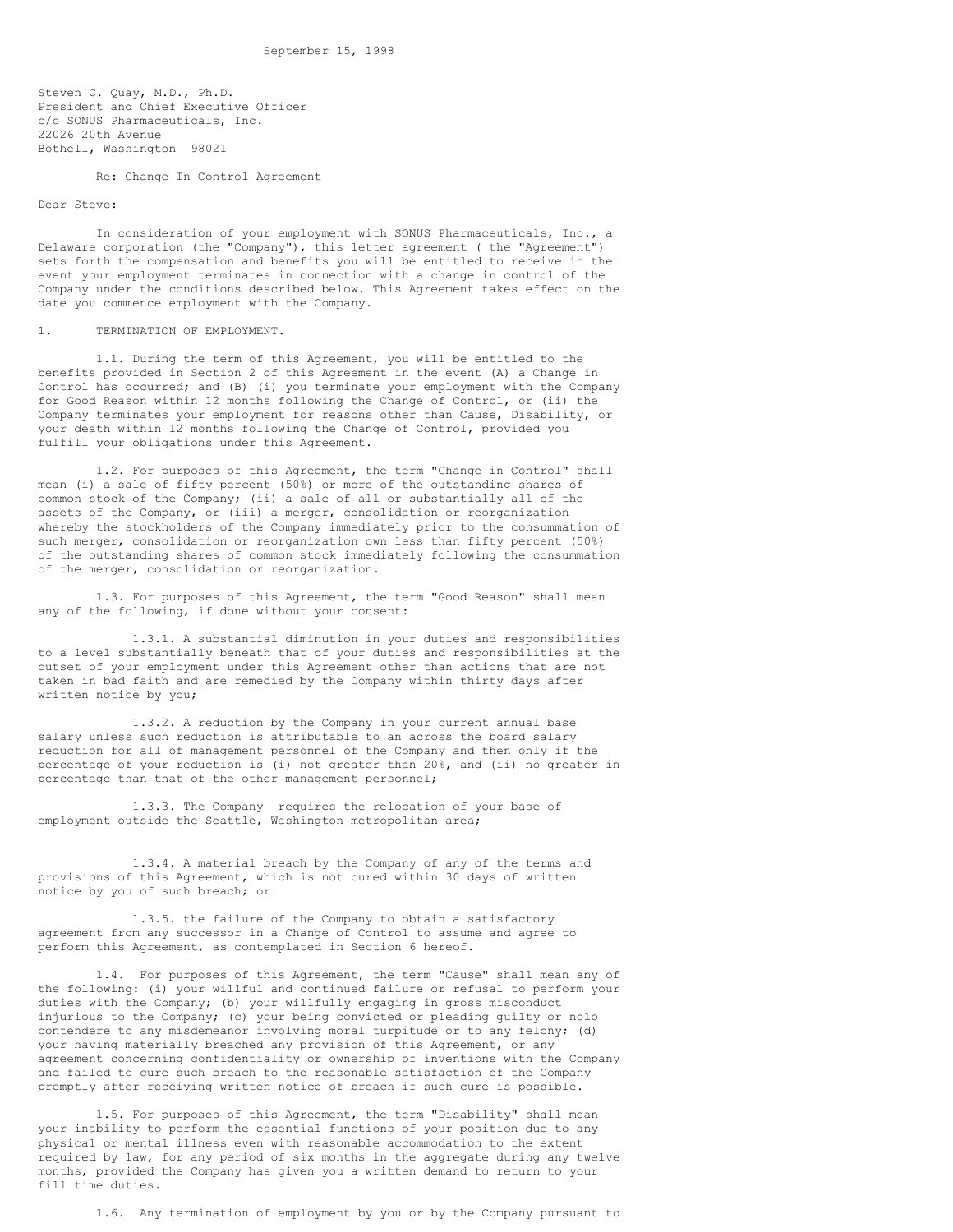this Agreement shall be communicated by written Notice of Termination indicating the termination provision in this Agreement relied upon, if any. For purposes of this Agreement, the "Date of Termination" shall mean the date specified in the Notice of Termination which shall not be earlier than ten (10) business days after the date on the Notice of Termination is given and the expiration of any time period given to cure a breach as provided in Section 1.4(d) of this Agreement.

## 2. COMPENSATION UPON TERMINATION.

2.1. If your employment shall be terminated and you are entitled to benefits under Section 1 of this Agreement then you shall receive the following benefits:

2.1.1. the Company shall pay to you in a lump sum within ten days following the Date of Termination (a) your base salary unpaid through the Date of Termination at the rate in effect as of the time of Notice of Termination and (b) an amount equal to the value as of the Date of Termination of the deferred portion of any bonus which has been declared but is unpaid under any incentive compensation plan or program of the Company then in effect;

2.1.2. the Company shall pay to you as severance pay in a lump sum within thirty days following the Date of Termination an amount equal to the product of (a) the sum of your highest annual base salary in effect any time during the twelve (12) month period prior to the Date of Termination, multiplied by 2.99; and

2.1.3. the Company shall maintain in full force and effect, for the continued benefit of you for three years after the Date of Termination, or, if sooner, until you are employed in a full-time capacity by another employer, all non-cash health and welfare plans and programs (excluding 401(k) or any employee bonus plans and programs or retirement plans or programs) in which you participated immediately prior to the Date of Termination provided that your continued participation is permissible under the general terms and provisions of such plans and programs. In the event that your participation in any such plan or program is barred, the Company shall arrange to provide you with benefits substantially similar to those which you are entitled to receive under such plans and programs at no cost to you. At the end of the period of coverage, you shall have the option to have assigned to you at no cost and with no apportionment of prepaid premiums, any assignable insurance policy owned by the Company and relating to specifically to you.

2.2. Notwithstanding Section 1, the respective obligations of, and benefits afforded to, the Company and you as provided in this Section 2, shall survive termination of this Agreement.

2

2.3. No compensation or benefits shall be due under this Agreement in the event your employment is terminated by you or the Company in circumstances other than those described in Section 1.1, including but not limited to a termination by you for any reason other than Good Reason, a termination by the Company for Cause, Disability, or death, or any termination that does not occur within twelve months following a Change in Control.

2.4. To the extent that any or all of the payments and benefits provided for in this Agreement constitute "parachute payments" within the meaning of Section 280G of the Internal Revenue Code (the "Code") and, but for this Section 2.4 would be subject to the excise tax imposed by Section 4999 of the Code, the aggregate amount of such payments and benefits shall be reduced such that the present value thereof (as determined under the Code and applicable regulations) is equal to 2.99 times the Executive's "base amount" (as defined in the Code). The determination of any reduction of any payment or benefits under Section 2 pursuant to the foregoing provision shall be made by a nationally recognized public accounting firm chosen by the Company in good faith, and such determination shall be conclusive and binding on the Company and you.

#### 3. OTHER BENEFITS.

In the event you are entitled to any compensation or benefits under this Agreement, you shall not be entitled to any other severance compensation or benefits under any other policy or agreement with the Company.

## 4. PROPRIETARY INFORMATION AND UNFAIR COMPETITION.

4.1. You acknowledge that in the course of your employment with the Company, you will be entrusted with access to extensive confidential information of the Company concerning its products and service, methods of manufacture, research and development, know-how, patents, copyrights, trademarks, and other proprietary data, as well as the identity, needs, and preferences of its customers and prospects, all of which the Company considers its legally protected trade secrets and intellectual property. You further acknowledge the highly competitive nature of the business of the Company, and the fact that unauthorized disclosure or use of such trade secrets and intellectual property would be inevitable if you were to compete with the Company or solicit competing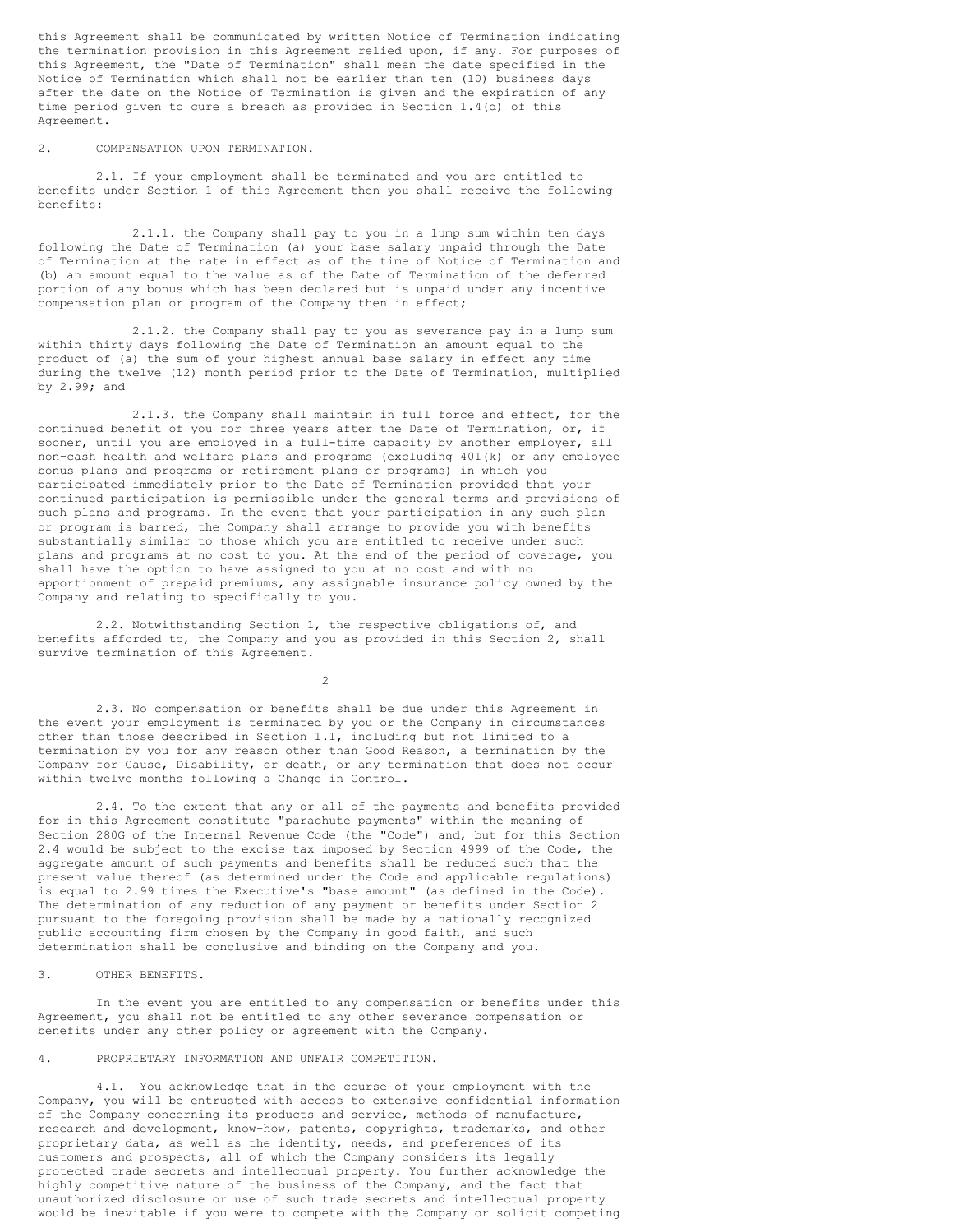business from its prospects and customers. You therefore agree that in the event of a termination following a Change of Control as described in this Agreement, the following provisions shall apply:

4.2. Commencing on the Date of Termination, and ending two years thereafter (the "Non-Compete Period"), you will not provide goods or services to or become an employee, owner (except for passive investments of not more than three percent of the outstanding shares of, or any other equity interest in, any company or entity listed or traded on a national securities exchange or in an over-the-counter securities market), officer, agent, consultant, advisor or director of any firm or person in any geographic area which competes in the "Business". For purposes of this Agreement, the term "Business" shall mean the research, design, development, manufacture, sale or distribution of ultrasound contrast agents.

4.3. During the Non-Compete Period, you will not directly or indirectly induce any employee of the Company or any of its affiliates to engage in any activity in which you are prohibited from engaging by paragraph 5.1 above, or to terminate such employee's employment with the Company, or any of its affiliates, and will not directly or indirectly employ or offer employment to any person who was employed by the Company or any of its affiliates unless such person shall cease to be employed by the Company or any of its affiliates for a period of at least 12 months; provided, however, that this provision shall not apply to any person who is no longer an employee of the Company or any of its affiliates as of a result of actions taken by the Company or its affiliates.

4.4. During the Non-Compete Period, you will refrain from making any statement which has the effect of demeaning the name or the business reputation of the Company or its subsidiaries or affiliates, or any officer or employee thereof, or which materially adversely effects the best interests (economic or otherwise) of the Company, its subsidiaries or affiliates.

4.5. It is expressly understood and agreed that although you and the Company consider the restrictions contained in this Section 5 to be reasonable, if a final judicial determination is made by a court of jurisdiction that

3

the time or territory or any other restriction contained in this Agreement is an unenforceable restriction against you, provisions of this Agreement shall not be rendered void, but shall be deemed amended to apply to such maximum time and territory and to such maximum extent as such court may judicially determine or indicate to be enforceable. Alternatively, if any court of competent jurisdiction finds that any restriction contained in this Agreement is unenforceable, and such restriction cannot be amended so as to make it enforceable, such finding shall not effect the enforceability of any of the other restriction contained herein.

#### 5. MISCELLANEOUS.

Any payment required under this Agreement shall be subject to all requirements of the law with regard to withholding, filing, making of reports and the like, and the Company shall use its commercially reasonable best efforts to satisfy promptly all such requirements. No provisions of this Agreement may be modified, waived or discharged unless such waiver, modification or discharge is agreed to in a writing signed by both parties. The validity, interpretation, construction and performance of this Agreement shall be governed by the law of the State of Delaware.

## 6. SUCCESSORS AND ASSIGNMENT.

This agreement and all of your rights thereunder shall inure to the benefit of and be enforceable by your personal or legal representatives, executors, administrators, successors, heirs, distributees, devisees and legatees. Except as expressly provided in this Agreement, this Agreement is personal to you and may not be assigned to you. If you should die while any amounts would still be payable to you hereunder if you had continued to live, all such amounts, unless otherwise provided herein, shall be paid in accordance with the terms of this Agreement to your devisee, legatee, or other designee or, if there be no such designee, to your estate. This Agreement shall be binding upon any successor to the Company (whether direct or indirect, by purchase, merger, consolidation or otherwise) to all or substantially all of the business and/or assets of the Company.

## 7. TERM OF AGREEMENT.

This Agreement shall commence as of the date of this Agreement and shall terminate on the earliest of (i) three (3) years from the date of this Agreement, (ii) the termination of your employment by the Company for Cause, Disability or death; (iii) your termination of employment other than for Good Reason or (iv) your reaching age 65.

8. NO GUARANTEE OF CONTINUED EMPLOYMENT.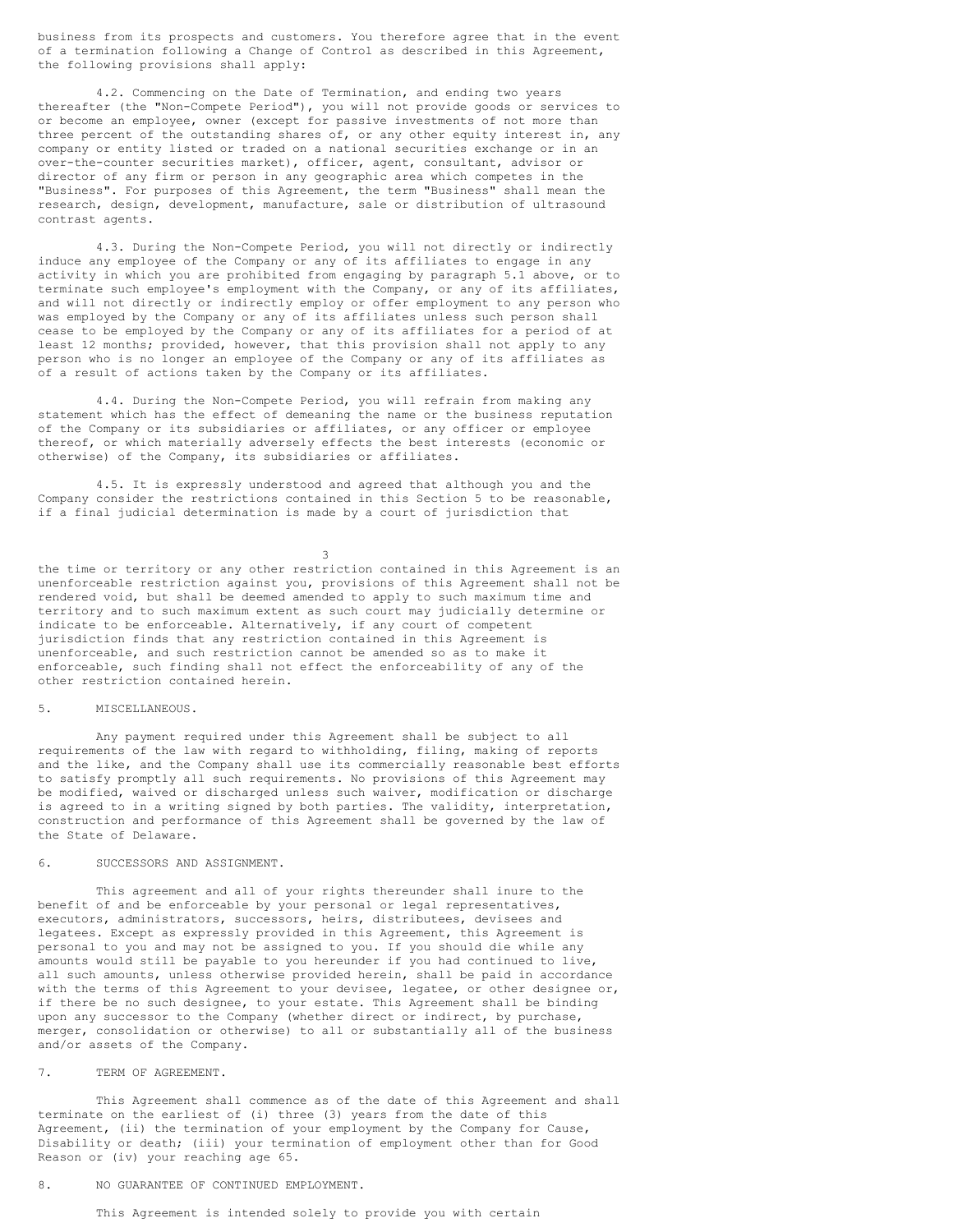compensation and benefits in the event your employment terminates in the circumstances described in Section 1.1. Nothing in this Agreement constitutes or implies any specific term of employment. You acknowledge and agree that your employment with the Company can be terminated by you or the Company at any time with or without cause or prior warning, as provided in your written offer of employment dated September 15, 1998. Nothing in this Agreement limits or supersedes any other agreements between you and the Company concerning confidentiality or ownership of intellectual property.

## 9. MEDIATION.

In the event that the Company terminates you for Cause and you dispute its right to do so or you claim that your are entitled to terminate your employment for Good Reason and the Company disputes your right to do so, a mediator acceptable to you and the Company will be appointed within ten (10) days to assist in reaching a mutually satisfactory resolution but will have no authority to issue a binding decision. Such mediation must be concluded within 60 days of the date of termination or claim to termination. Should such mediation fail to reach an acceptable conclusion and you are successful in any litigation or settlement that issues from such dispute, you shall be entitled to receive from the Company all of the expenses incurred by you in connection with any such dispute including reasonable attorney's fees.

4 If this Agreement is acceptable to you, kindly sign and return to the Company the enclosed copy of this letter.

Sincerely,

SONUS Pharmaceuticals, Inc.

By: /s/ Gregory Sessler

AGREED AND ACCEPTED:

/s/ Steven C. Quay, M.D., Ph.D.

Steven C. Quay, M.D., Ph.D.

Dated: September 16, 1998

5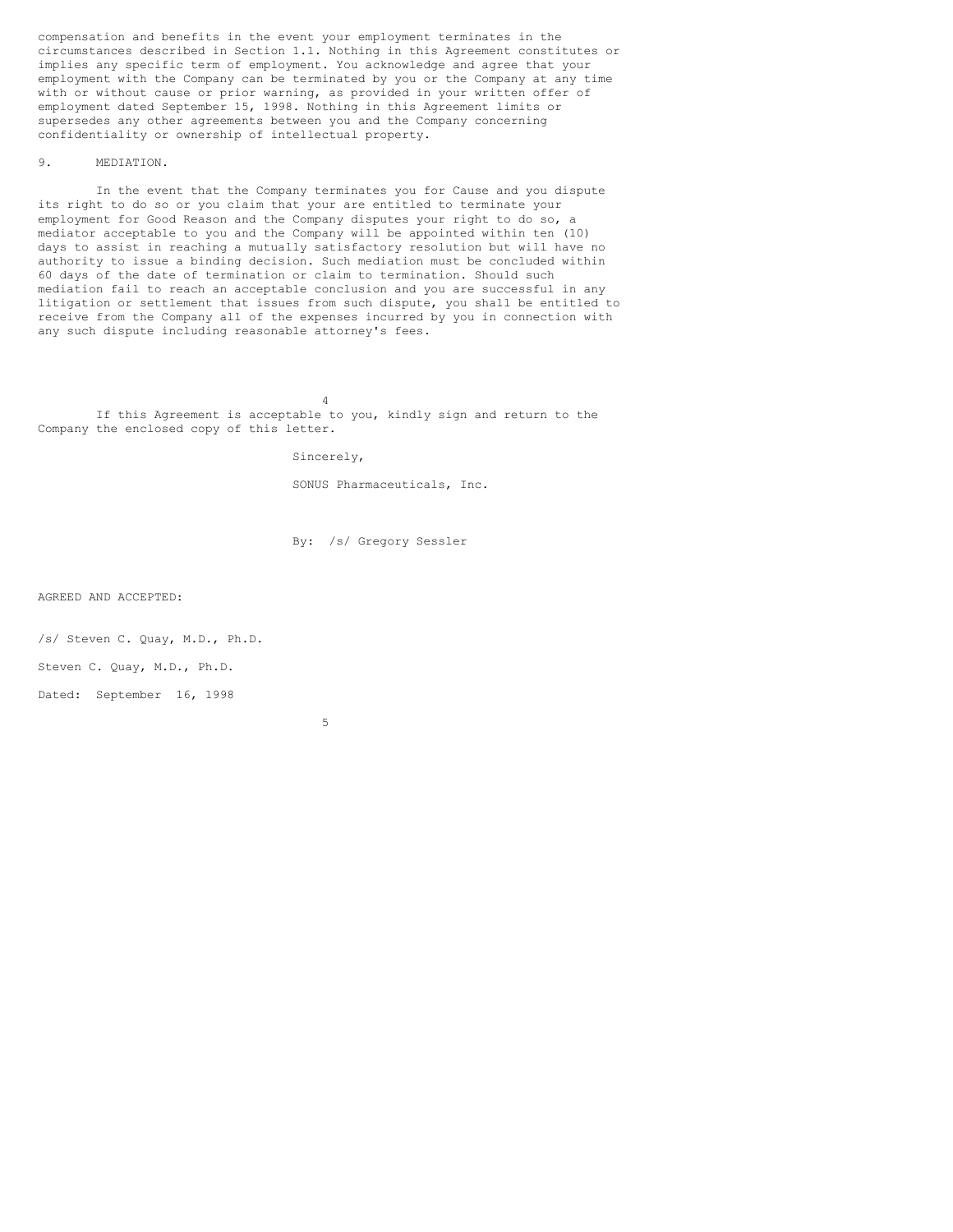Mr. Michael Martino c/o SONUS Pharmaceuticals, Inc. 22026 20th Avenue Bothell, Washington 98021

Re: Change In Control Agreement

#### Dear Michael:

In consideration of your employment with SONUS Pharmaceuticals, Inc., a Delaware corporation (the "Company"), this letter agreement ( the "Agreement") sets forth the compensation and benefits you will be entitled to receive in the event your employment terminates in connection with a change in control of the Company under the conditions described below. This Agreement takes effect on the date you commence employment with the Company.

#### 1. TERMINATION OF EMPLOYMENT.

1.1. During the term of this Agreement, you will be entitled to the benefits provided in Section 2 of this Agreement in the event (A) a Change in Control has occurred; and (B) (i) you terminate your employment with the Company for Good Reason within 12 months following the Change of Control, or (ii) the Company terminates your employment for reasons other than Cause, Disability, or your death within 12 months following the Change of Control, provided you fulfill your obligations under this Agreement.

1.2. For purposes of this Agreement, the term "Change in Control" shall mean (i) a sale of fifty percent (50%) or more of the outstanding shares of common stock of the Company; (ii) a sale of all or substantially all of the assets of the Company, or (iii) a merger, consolidation or reorganization whereby the stockholders of the Company immediately prior to the consummation of such merger, consolidation or reorganization own less than fifty percent (50%) of the outstanding shares of common stock immediately following the consummation of the merger, consolidation or reorganization.

1.3. For purposes of this Agreement, the term "Good Reason" shall mean any of the following, if done without your consent:

1.3.1. A substantial diminution in your duties and responsibilities to a level substantially beneath that of your duties and responsibilities at the outset of your employment under this Agreement other than actions that are not taken in bad faith and are remedied by the Company within thirty days after written notice by you;

1.3.2. A reduction by the Company in your current annual base salary unless such reduction is attributable to an across the board salary reduction for all of management personnel of the Company and then only if the percentage of your reduction is (i) not greater than 20%, and (ii) no greater in percentage than that of the other management personnel;

1.3.3. The Company requires the relocation of your base of employment outside the Seattle, Washington metropolitan area;

1.3.4. A material breach by the Company of any of the terms and provisions of this Agreement, which is not cured within 30 days of written notice by you of such breach; or

1.3.5. the failure of the Company to obtain a satisfactory agreement from any successor in a Change of Control to assume and agree to perform this Agreement, as contemplated in Section 6 hereof.

1.4. For purposes of this Agreement, the term "Cause" shall mean any of the following: (i) your willful and continued failure or refusal to perform your duties with the Company; (b) your willfully engaging in gross misconduct injurious to the Company; (c) your being convicted or pleading guilty or nolo contendere to any misdemeanor involving moral turpitude or to any felony; (d) your having materially breached any provision of this Agreement, or any agreement concerning confidentiality or ownership of inventions with the Company and failed to cure such breach to the reasonable satisfaction of the Company promptly after receiving written notice of breach if such cure is possible.

1.5. For purposes of this Agreement, the term "Disability" shall mean your inability to perform the essential functions of your position due to any physical or mental illness even with reasonable accommodation to the extent required by law, for any period of six months in the aggregate during any twelve months, provided the Company has given you a written demand to return to your fill time duties.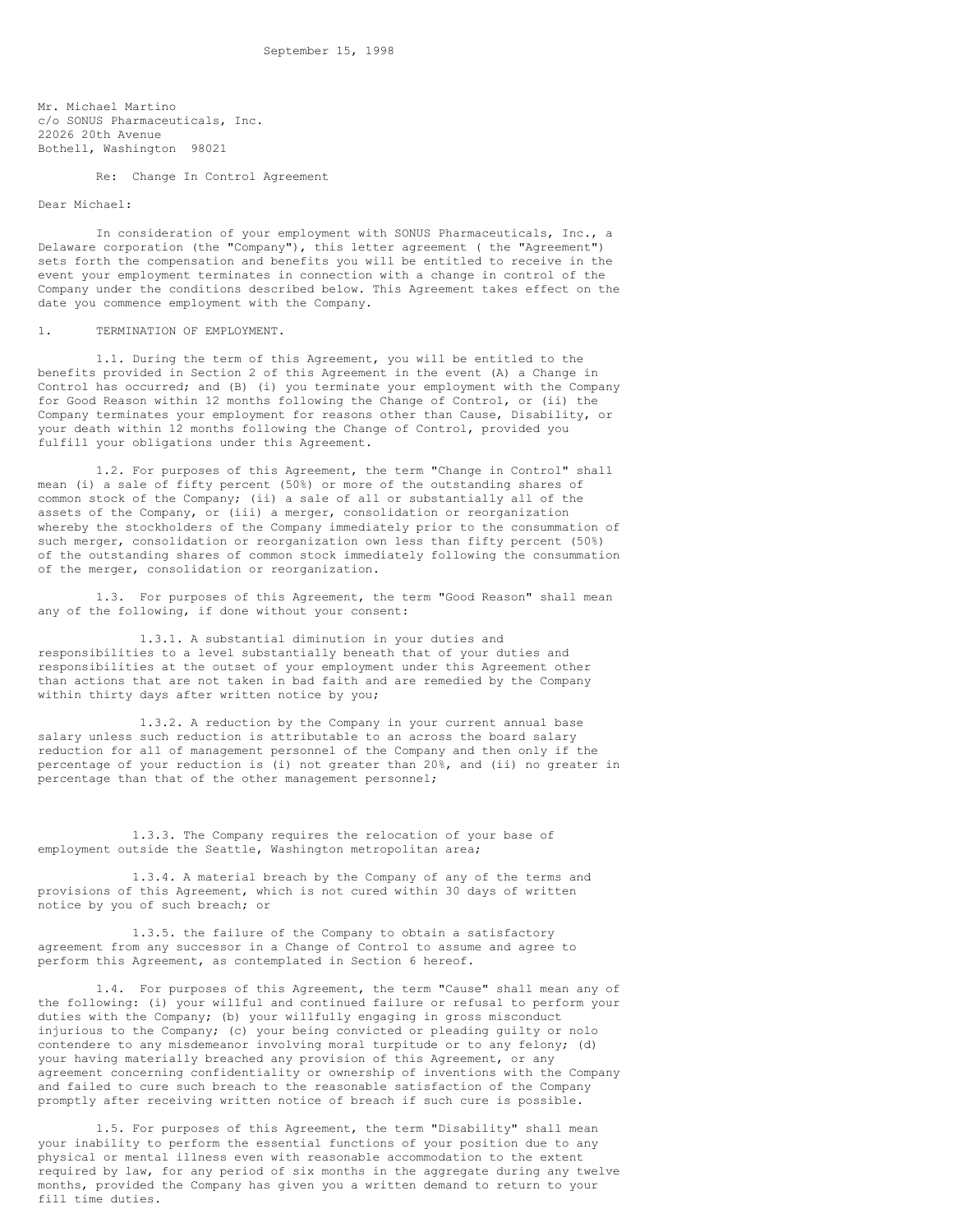1.6. Any termination of employment by you or by the Company pursuant to this Agreement shall be communicated by written Notice of Termination indicating the termination provision in this Agreement relied upon, if any. For purposes of this Agreement, the "Date of Termination" shall mean the date specified in the Notice of Termination which shall not be earlier than ten (10) business days after the date on the Notice of Termination is given and the expiration of any time period given to cure a breach as provided in Section 1.4(d) of this Agreement.

#### 2. COMPENSATION UPON TERMINATION.

2.1. If your employment shall be terminated and you are entitled to benefits under Section 1 of this Agreement then you shall receive the following benefits:

2.1.1. the Company shall pay to you in a lump sum within ten days following the Date of Termination (a) your base salary unpaid through the Date of Termination at the rate in effect as of the time of Notice of Termination and (b) an amount equal to the value as of the Date of Termination of the deferred portion of any bonus which has been declared but is unpaid under any incentive compensation plan or program of the Company then in effect;

2.1.2. the Company shall pay to you as severance pay in a lump sum within thirty days following the Date of Termination an amount equal to the product of (a) the sum of your highest annual base salary in effect any time during the twelve (12) month period prior to the Date of Termination, multiplied by 2.99; and

2.1.3. the Company shall maintain in full force and effect, for the continued benefit of you for three years after the Date of Termination, or, if sooner, until you are employed in a full-time capacity by another employer, all non-cash health and welfare plans and programs (excluding 401(k) or any employee bonus plans and programs or retirement plans or programs) in which you participated immediately prior to the Date of Termination provided that your continued participation is permissible under the general terms and provisions of such plans and programs. In the event that your participation in any such plan or program is barred, the Company shall arrange to provide you with benefits substantially similar to those which you are entitled to receive under such plans and programs at no cost to you. At the end of the period of coverage, you shall have the option to have assigned to you at no cost and with no apportionment of prepaid premiums, any assignable insurance policy owned by the Company and relating to specifically to you.

2

2.2. Notwithstanding Section 1, the respective obligations of, and benefits afforded to, the Company and you as provided in this Section 2, shall survive termination of this Agreement.

2.3. No compensation or benefits shall be due under this Agreement in the event your employment is terminated by you or the Company in circumstances other than those described in Section 1.1, including but not limited to a termination by you for any reason other than Good Reason, a termination by the Company for Cause, Disability, or death, or any termination that does not occur within twelve months following a Change in Control.

2.4. To the extent that any or all of the payments and benefits provided for in this Agreement constitute "parachute payments" within the meaning of Section 280G of the Internal Revenue Code (the "Code") and, but for this Section 2.4 would be subject to the excise tax imposed by Section 4999 of the Code, the aggregate amount of such payments and benefits shall be reduced such that the present value thereof (as determined under the Code and applicable regulations) is equal to 2.99 times the Executive's "base amount" (as defined in the Code). The determination of any reduction of any payment or benefits under Section 2 pursuant to the foregoing provision shall be made by a nationally recognized public accounting firm chosen by the Company in good faith, and such determination shall be conclusive and binding on the Company and you.

#### 3. OTHER BENEFITS.

In the event you are entitled to any compensation or benefits under this Agreement, you shall not be entitled to any other severance compensation or benefits under any other policy or agreement with the Company.

## 4. PROPRIETARY INFORMATION AND UNFAIR COMPETITION.

4.1. You acknowledge that in the course of your employment with the Company, you will be entrusted with access to extensive confidential information of the Company concerning its products and service, methods of manufacture, research and development, know-how, patents, copyrights, trademarks, and other proprietary data, as well as the identity, needs, and preferences of its customers and prospects, all of which the Company considers its legally protected trade secrets and intellectual property. You further acknowledge the highly competitive nature of the business of the Company, and the fact that unauthorized disclosure or use of such trade secrets and intellectual property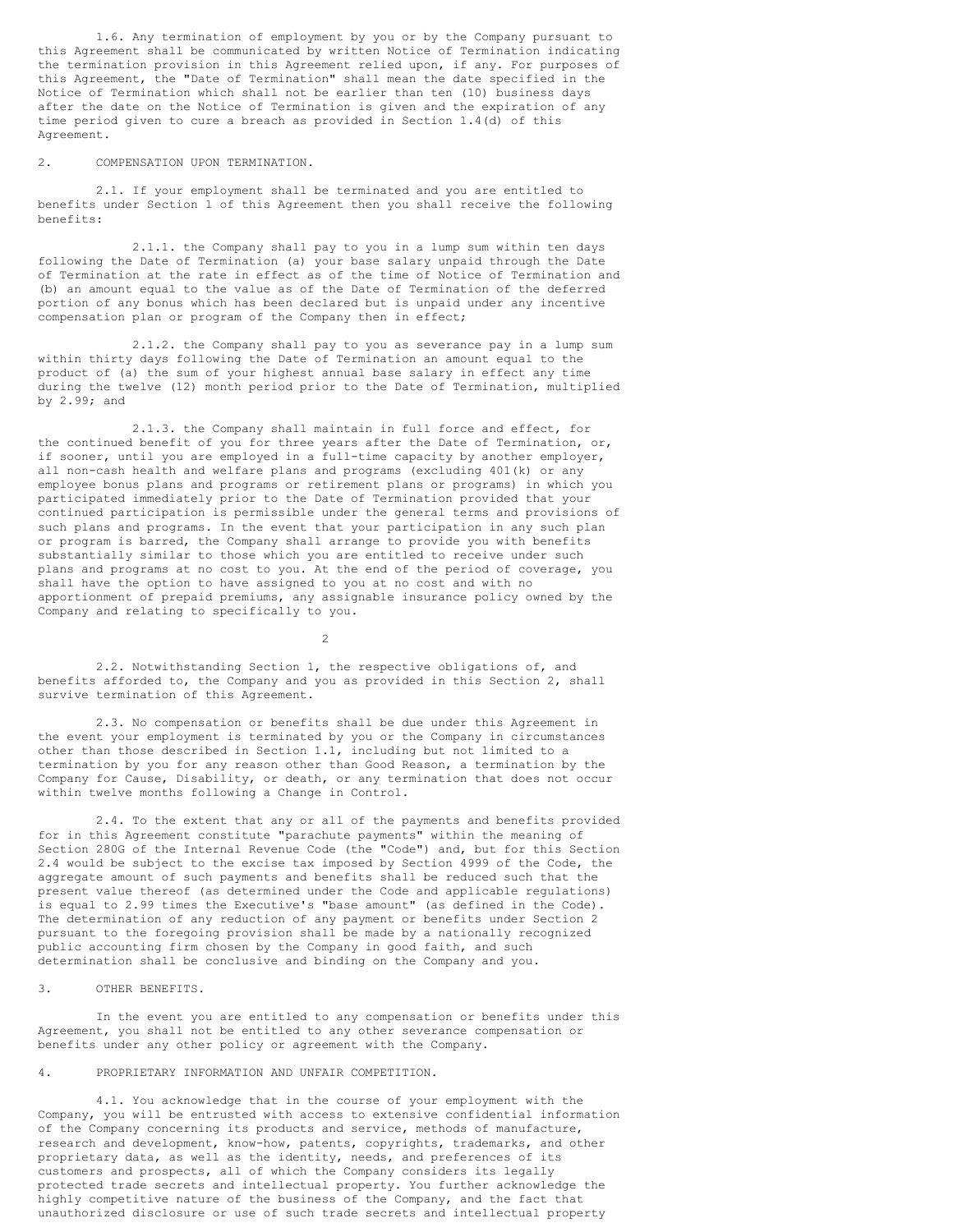would be inevitable if you were to compete with the Company or solicit competing business from its prospects and customers. You therefore agree that in the event of a termination following a Change of Control as described in this Agreement, the following provisions shall apply:

4.2. Commencing on the Date of Termination, and ending two years thereafter (the "Non-Compete Period"), you will not provide goods or services to or become an employee, owner (except for passive investments of not more than three percent of the outstanding shares of, or any other equity interest in, any company or entity listed or traded on a national securities exchange or in an over-the-counter securities market), officer, agent, consultant, advisor or director of any firm or person in any geographic area which competes in the "Business". For purposes of this Agreement, the term "Business" shall mean the research, design, development, manufacture, sale or distribution of ultrasound contrast agents.

4.3. During the Non-Compete Period, you will not directly or indirectly induce any employee of the Company or any of its affiliates to engage in any activity in which you are prohibited from engaging by paragraph 4.1 above, or to terminate such employee's employment with the Company, or any of its affiliates, and will not directly or indirectly employ or offer employment to any person who was employed by the Company or any of its affiliates unless such person shall cease to be employed by the Company or any of its affiliates for a period of at least 12 months; provided, however, that this provision shall not apply to any person who is no longer an employee of the Company or any of its affiliates as of a result of actions taken by the Company or its affiliates.

4.4. During the Non-Compete Period, you will refrain from making any statement which has the effect of demeaning the name or the business reputation of the Company or its subsidiaries or affiliates, or any officer or employee thereof, or which materially adversely effects the best interests (economic or otherwise) of the Company, its subsidiaries or affiliates.

3 4.5. It is expressly understood and agreed that although you and the Company consider the restrictions contained in this Section 4 to be reasonable, if a final judicial determination is made by a court of jurisdiction that the time or territory or any other restriction contained in this Agreement is an unenforceable restriction against you, provisions of this Agreement shall not be rendered void, but shall be deemed amended to apply to such maximum time and territory and to such maximum extent as such court may judicially determine or indicate to be enforceable. Alternatively, if any court of competent jurisdiction finds that any restriction contained in this Agreement is unenforceable, and such restriction cannot be amended so as to make it enforceable, such finding shall not effect the enforceability of any of the other restriction contained herein.

#### 5. MISCELLANEOUS.

Any payment required under this Agreement shall be subject to all requirements of the law with regard to withholding, filing, making of reports and the like, and the Company shall use its commercially reasonable best efforts to satisfy promptly all such requirements. No provisions of this Agreement may be modified, waived or discharged unless such waiver, modification or discharge is agreed to in a writing signed by both parties. The validity, interpretation, construction and performance of this Agreement shall be governed by the law of the State of Delaware.

## 6. SUCCESSORS AND ASSIGNMENT.

This agreement and all of your rights thereunder shall inure to the benefit of and be enforceable by your personal or legal representatives, executors, administrators, successors, heirs, distributees, devisees and legatees. Except as expressly provided in this Agreement, this Agreement is personal to you and may not be assigned to you. If you should die while any amounts would still be payable to you hereunder if you had continued to live, all such amounts, unless otherwise provided herein, shall be paid in accordance with the terms of this Agreement to your devisee, legatee, or other designee or, if there be no such designee, to your estate. This Agreement shall be binding upon any successor to the Company (whether direct or indirect, by purchase, merger, consolidation or otherwise) to all or substantially all of the business and/or assets of the Company.

#### 7. TERM OF AGREEMENT.

This Agreement shall commence as of the date of this Agreement and shall terminate on the earliest of (i) three (3) years from the date of this Agreement, (ii) the termination of your employment by the Company for Cause, Disability or death; (iii) your termination of employment other than for Good Reason or (iv) your reaching age 65.

## 8. NO GUARANTEE OF CONTINUED EMPLOYMENT.

This Agreement is intended solely to provide you with certain compensation and benefits in the event your employment terminates in the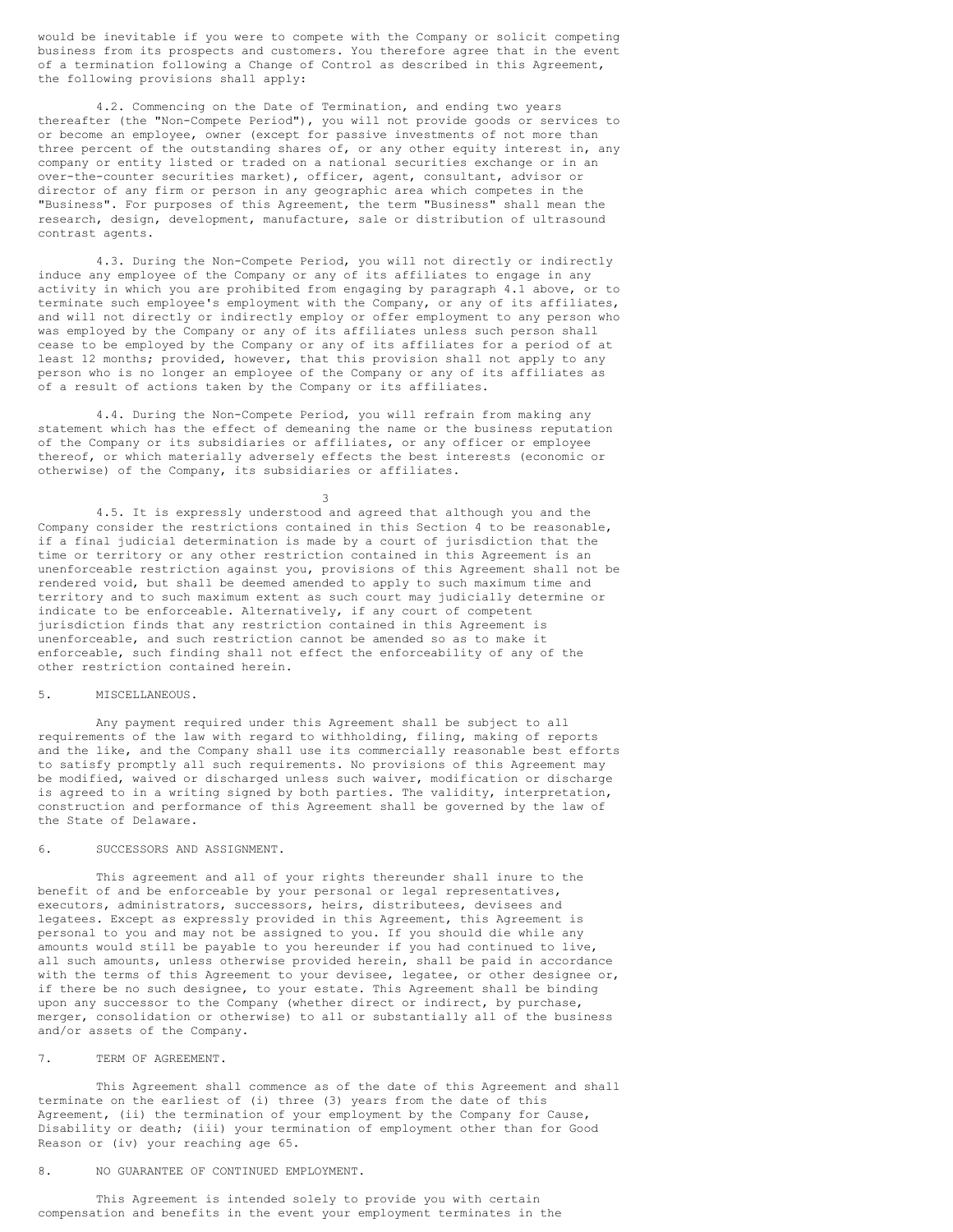circumstances described in Section 1.1. Nothing in this Agreement constitutes or implies any specific term of employment. You acknowledge and agree that your employment with the Company can be terminated by you or the Company at any time with or without cause or prior warning, as provided in your written offer of employment dated September 15, 1998. Nothing in this Agreement limits or supersedes any other agreements between you and the Company concerning confidentiality or ownership of intellectual property.

## 9. MEDIATION.

In the event that the Company terminates you for Cause and you dispute its right to do so or you claim that your are entitled to terminate your employment for Good Reason and the Company disputes your right to do so, a mediator acceptable to you and the Company will be appointed within ten (10) days to assist in reaching a mutually satisfactory resolution but will have no authority to issue a binding decision. Such mediation must be concluded within 60 days of the date of termination or claim to termination. Should such mediation fail to reach an acceptable conclusion and you are successful in any litigation or settlement that issues from such dispute, you shall be entitled

4 to receive from the Company all of the expenses incurred by you in connection with any such dispute including reasonable attorney's fees.

If this Agreement is acceptable to you, kindly sign and return to the Company the enclosed copy of this letter.

Sincerely,

SONUS Pharmaceuticals, Inc.

By: /s/ Steven C. Quay, M.D., Ph.D.

AGREED AND ACCEPTED:

/s/ Michael Martino

Michael Martino

Dated: September 16, 1998

5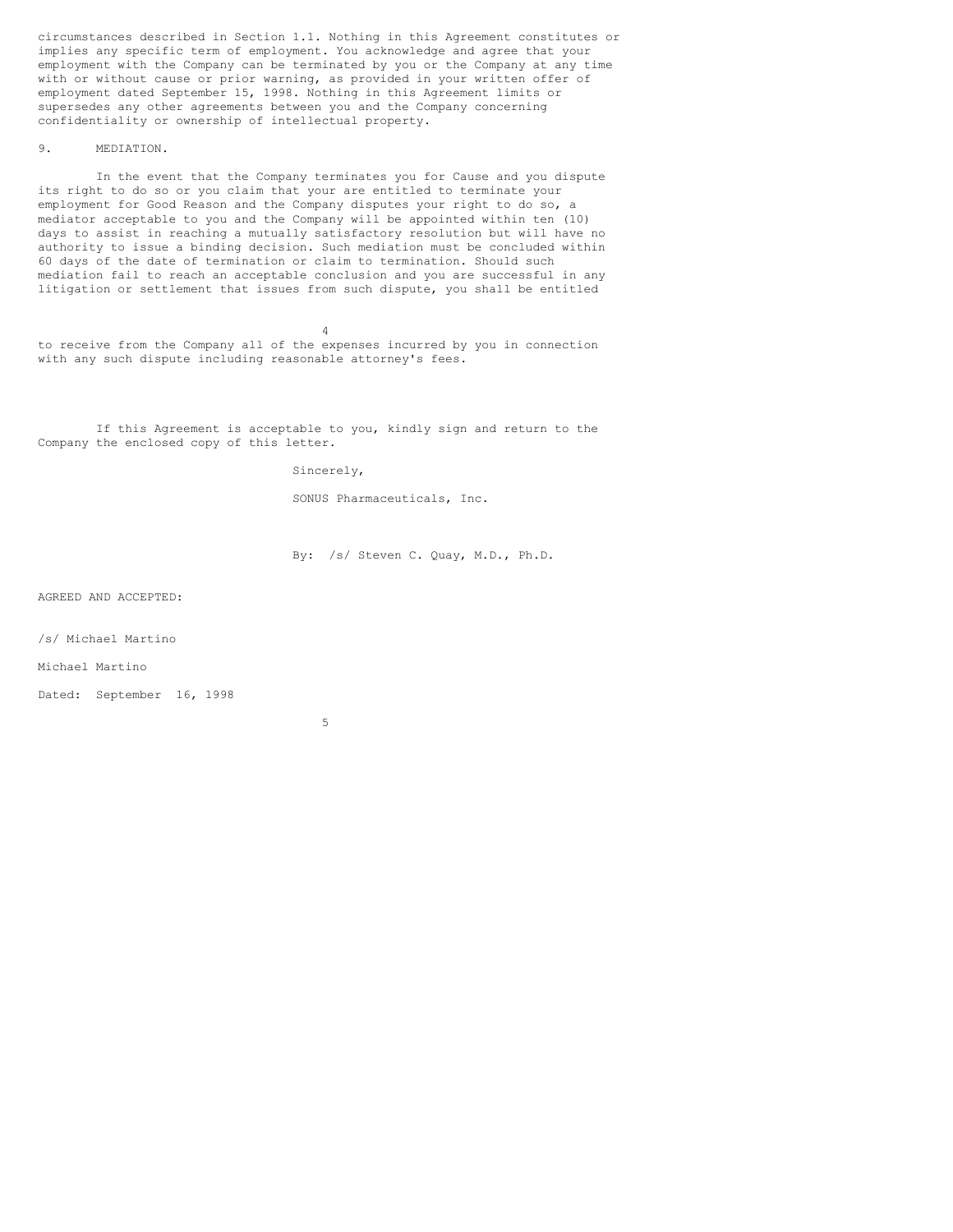Mr. Greg Sessler Vice President and Chief Financial Officer c/o SONUS Pharmaceuticals, Inc. 22026 20th Avenue, Suite 201 Bothell, Washington 98021

Re: Change In Control Agreement

#### Dear Greg:

In consideration of your employment with SONUS Pharmaceuticals, Inc., a Delaware corporation (the "Company"), this letter agreement ( the "Agreement") sets forth the compensation and benefits you will be entitled to receive in the event your employment terminates in connection with a change in control of the Company under the conditions described below. This Agreement takes effect on the date you commence employment with the Company.

#### 1. TERMINATION OF EMPLOYMENT.

1.1. During the term of this Agreement, you will be entitled to the benefits provided in Section 2 of this Agreement in the event (A) a Change in Control has occurred; and (B) (i) you terminate your employment with the Company for Good Reason within 12 months following the Change of Control, or (ii) the Company terminates your employment for reasons other than Cause, Disability, or your death within 12 months following the Change of Control, provided you fulfill your obligations under this Agreement.

1.2. For purposes of this Agreement, the term "Change in Control" shall mean (i) a sale of fifty percent (50%) or more of the outstanding shares of common stock of the Company; (ii) a sale of all or substantially all of the assets of the Company, or (iii) a merger, consolidation or reorganization whereby the stockholders of the Company immediately prior to the consummation of such merger, consolidation or reorganization own less than fifty percent (50%) of the outstanding shares of common stock immediately following the consummation of the merger, consolidation or reorganization.

1.3. For purposes of this Agreement, the term "Good Reason" shall mean any of the following, if done without your consent:

1.3.1. A substantial diminution in your duties and responsibilities to a level substantially beneath that of your duties and responsibilities at the outset of your employment under this Agreement other than actions that are not taken in bad faith and are remedied by the Company within thirty days after written notice by you;

1.3.2. A reduction by the Company in your current annual base salary unless such reduction is attributable to an across the board salary reduction for all of management personnel of the Company and then only if the percentage of your reduction is (i) not greater than 20%, and (ii) no greater in percentage than that of the other management personnel;

1.3.3. The Company requires the relocation of your base of employment outside the Seattle, Washington metropolitan area;

1.3.4. A material breach by the Company of any of the terms and provisions of this Agreement, which is not cured within 30 days of written notice by you of such breach; or

1.3.5. the failure of the Company to obtain a satisfactory agreement from any successor in a Change of Control to assume and agree to perform this Agreement, as contemplated in Section 6 hereof.

1.4. For purposes of this Agreement, the term "Cause" shall mean any of the following: (i) your willful and continued failure or refusal to perform your duties with the Company; (b) your willfully engaging in gross misconduct injurious to the Company; (c) your being convicted or pleading guilty or nolo contendere to any misdemeanor involving moral turpitude or to any felony; (d) your having materially breached any provision of this Agreement, or any agreement concerning confidentiality or ownership of inventions with the Company and failed to cure such breach to the reasonable satisfaction of the Company promptly after receiving written notice of breach if such cure is possible.

1.5. For purposes of this Agreement, the term "Disability" shall mean your inability to perform the essential functions of your position due to any physical or mental illness even with reasonable accommodation to the extent required by law, for any period of six months in the aggregate during any twelve months, provided the Company has given you a written demand to return to your fill time duties.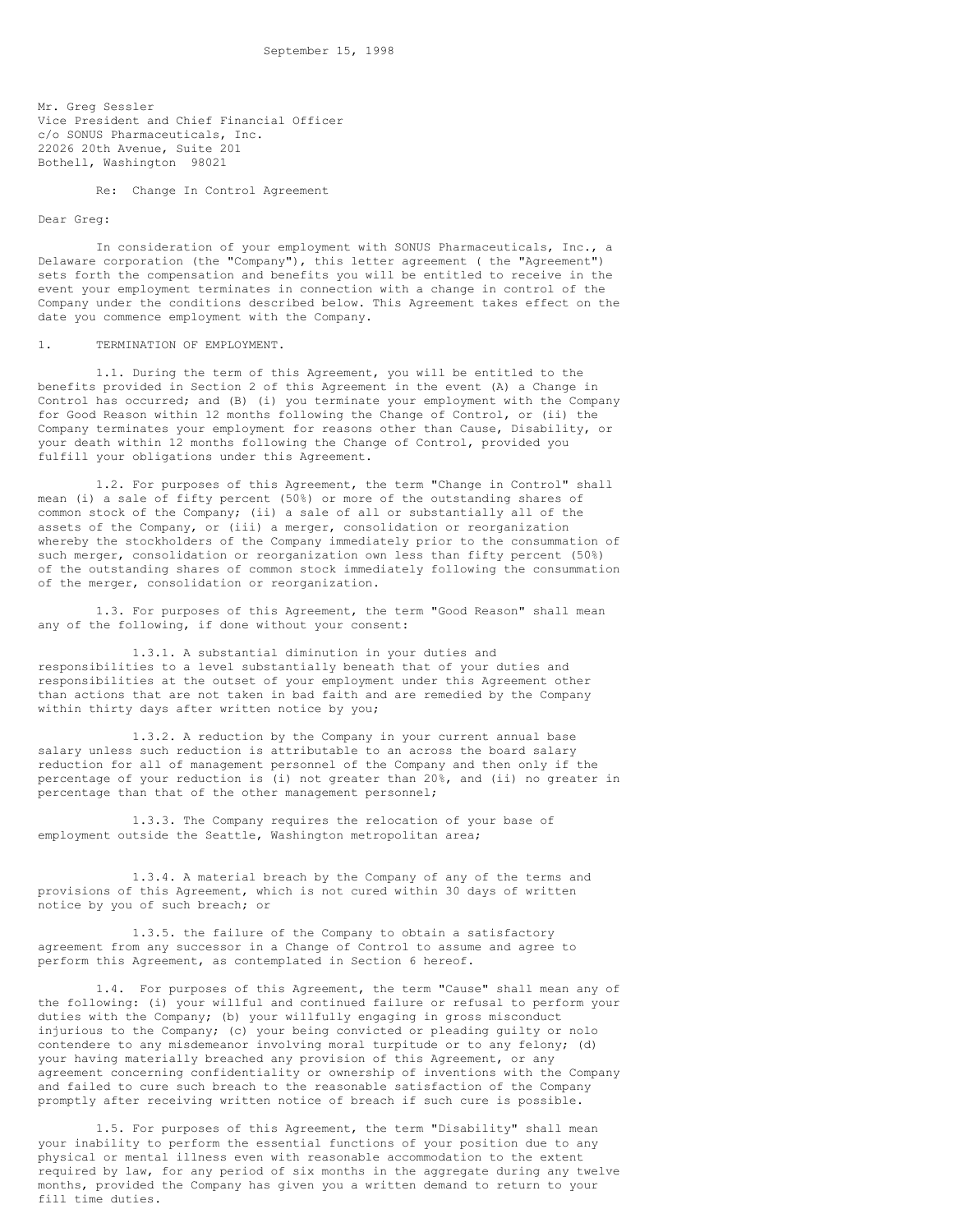1.6. Any termination of employment by you or by the Company pursuant to this Agreement shall be communicated by written Notice of Termination indicating the termination provision in this Agreement relied upon, if any. For purposes of this Agreement, the "Date of Termination" shall mean the date specified in the Notice of Termination which shall not be earlier than ten (10) business days after the date on the Notice of Termination is given and the expiration of any time period given to cure a breach as provided in Section 1.4(d) of this Agreement.

#### 2. COMPENSATION UPON TERMINATION.

2.1. If your employment shall be terminated and you are entitled to benefits under Section 1 of this Agreement then you shall receive the following benefits:

2.1.1. the Company shall pay to you in a lump sum within ten days following the Date of Termination (a) your base salary unpaid through the Date of Termination at the rate in effect as of the time of Notice of Termination and (b) an amount equal to the value as of the Date of Termination of the deferred portion of any bonus which has been declared but is unpaid under any incentive compensation plan or program of the Company then in effect;

2.1.2. the Company shall pay to you as severance pay in a lump sum within thirty days following the Date of Termination an amount equal to the product of (a) the sum of your highest annual base salary in effect any time during the twelve (12) month period prior to the Date of Termination, multiplied by 2.99; and

2.1.3. the Company shall maintain in full force and effect, for the continued benefit of you for three years after the Date of Termination, or, if sooner, until you are employed in a full-time capacity by another employer, all non-cash health and welfare plans and programs (excluding 401(k) or any employee bonus plans and programs or retirement plans or programs) in which you participated immediately prior to the Date of Termination provided that your continued participation is permissible under the general terms and provisions of such plans and programs. In the event that your participation in any such plan or program is barred, the Company shall arrange to provide you with benefits substantially similar to those which you are entitled to receive under such plans and programs at no cost to you. At the end of the period of coverage, you shall have the option to have assigned to you at no cost and with no apportionment of prepaid premiums, any assignable insurance policy owned by the Company and relating to specifically to you.

2.2. Notwithstanding Section 1, the respective obligations of, and benefits afforded to, the Company and you as provided in this Section 2, shall survive termination of this Agreement.

2

2.3. No compensation or benefits shall be due under this Agreement in the event your employment is terminated by you or the Company in circumstances other than those described in Section 1.1, including but not limited to a termination by you for any reason other than Good Reason, a termination by the Company for Cause, Disability, or death, or any termination that does not occur within twelve months following a Change in Control.

2.4. To the extent that any or all of the payments and benefits provided for in this Agreement constitute "parachute payments" within the meaning of Section 280G of the Internal Revenue Code (the "Code") and, but for this Section 2.4 would be subject to the excise tax imposed by Section 4999 of the Code, the aggregate amount of such payments and benefits shall be reduced such that the present value thereof (as determined under the Code and applicable regulations) is equal to 2.99 times the Executive's "base amount" (as defined in the Code). The determination of any reduction of any payment or benefits under Section 2 pursuant to the foregoing provision shall be made by a nationally recognized public accounting firm chosen by the Company in good faith, and such determination shall be conclusive and binding on the Company and you.

3. OTHER BENEFITS.

In the event you are entitled to any compensation or benefits under this Agreement, you shall not be entitled to any other severance compensation or benefits under any other policy or agreement with the Company.

## 4. PROPRIETARY INFORMATION AND UNFAIR COMPETITION.

4.1. You acknowledge that in the course of your employment with the Company, you will be entrusted with access to extensive confidential information of the Company concerning its products and service, methods of manufacture, research and development, know-how, patents, copyrights, trademarks, and other proprietary data, as well as the identity, needs, and preferences of its customers and prospects, all of which the Company considers its legally protected trade secrets and intellectual property. You further acknowledge the highly competitive nature of the business of the Company, and the fact that unauthorized disclosure or use of such trade secrets and intellectual property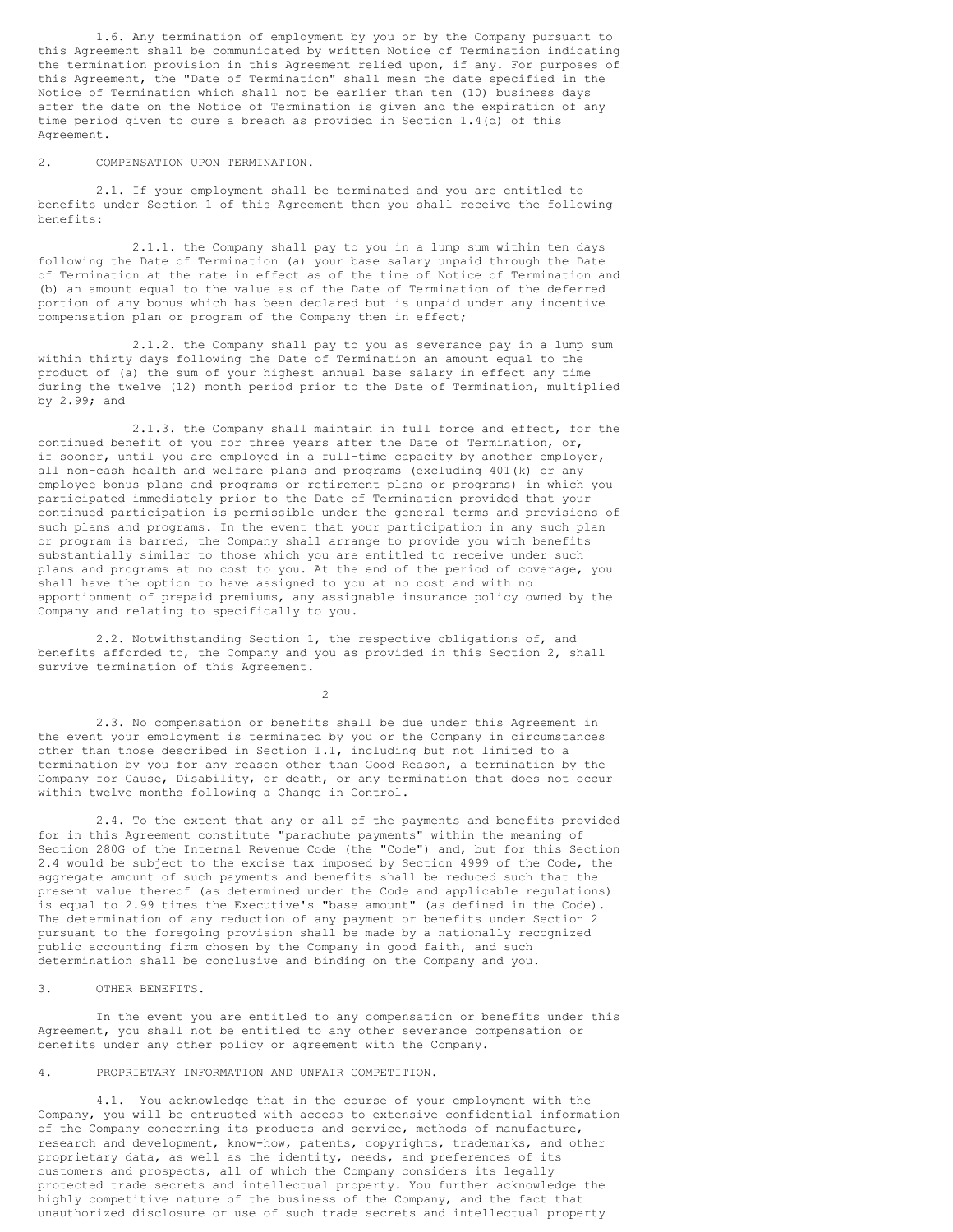would be inevitable if you were to compete with the Company or solicit competing business from its prospects and customers. You therefore agree that in the event of a termination following a Change of Control as described in this Agreement, the following provisions shall apply:

4.2. Commencing on the Date of Termination, and ending two years thereafter (the "Non-Compete Period"), you will not provide goods or services to or become an employee, owner (except for passive investments of not more than three percent of the outstanding shares of, or any other equity interest in, any company or entity listed or traded on a national securities exchange or in an over-the-counter securities market), officer, agent, consultant, advisor or director of any firm or person in any geographic area which competes in the "Business". For purposes of this Agreement, the term "Business" shall mean the research, design, development, manufacture, sale or distribution of ultrasound contrast agents.

4.3. During the Non-Compete Period, you will not directly or indirectly induce any employee of the Company or any of its affiliates to engage in any activity in which you are prohibited from engaging by paragraph 5.1 above, or to terminate such employee's employment with the Company, or any of its affiliates, and will not directly or indirectly employ or offer employment to any person who was employed by the Company or any of its affiliates unless such person shall cease to be employed by the Company or any of its affiliates for a period of at least 12 months; provided, however, that this provision shall not apply to any person who is no longer an employee of the Company or any of its affiliates as of a result of actions taken by the Company or its affiliates.

4.4. During the Non-Compete Period, you will refrain from making any statement which has the effect of demeaning the name or the business reputation of the Company or its subsidiaries or affiliates, or any officer or employee thereof, or which materially adversely effects the best interests (economic or otherwise) of the Company, its subsidiaries or affiliates.

4.5. It is expressly understood and agreed that although you and the Company consider the restrictions contained in this Section 5 to be reasonable, if a final judicial determination is made by a court of jurisdiction that

3

the time or territory or any other restriction contained in this Agreement is an unenforceable restriction against you, provisions of this Agreement shall not be rendered void, but shall be deemed amended to apply to such maximum time and territory and to such maximum extent as such court may judicially determine or indicate to be enforceable. Alternatively, if any court of competent jurisdiction finds that any restriction contained in this Agreement is unenforceable, and such restriction cannot be amended so as to make it enforceable, such finding shall not effect the enforceability of any of the other restriction contained herein.

#### 5. MISCELLANEOUS.

Any payment required under this Agreement shall be subject to all requirements of the law with regard to withholding, filing, making of reports and the like, and the Company shall use its commercially reasonable best efforts to satisfy promptly all such requirements. No provisions of this Agreement may be modified, waived or discharged unless such waiver, modification or discharge is agreed to in a writing signed by both parties. The validity, interpretation, construction and performance of this Agreement shall be governed by the law of the State of Delaware.

#### 6. SUCCESSORS AND ASSIGNMENT.

This agreement and all of your rights thereunder shall inure to the benefit of and be enforceable by your personal or legal representatives, executors, administrators, successors, heirs, distributees, devisees and legatees. Except as expressly provided in this Agreement, this Agreement is personal to you and may not be assigned to you. If you should die while any amounts would still be payable to you hereunder if you had continued to live, all such amounts, unless otherwise provided herein, shall be paid in accordance with the terms of this Agreement to your devisee, legatee, or other designee or, if there be no such designee, to your estate. This Agreement shall be binding upon any successor to the Company (whether direct or indirect, by purchase, merger, consolidation or otherwise) to all or substantially all of the business and/or assets of the Company.

#### 7. TERM OF AGREEMENT.

This Agreement shall commence as of the date of this Agreement and shall terminate on the earliest of (i) three (3) years from the date of this Agreement, (ii) the termination of your employment by the Company for Cause, Disability or death; (iii) your termination of employment other than for Good Reason or (iv) your reaching age 65.

## 8. NO GUARANTEE OF CONTINUED EMPLOYMENT.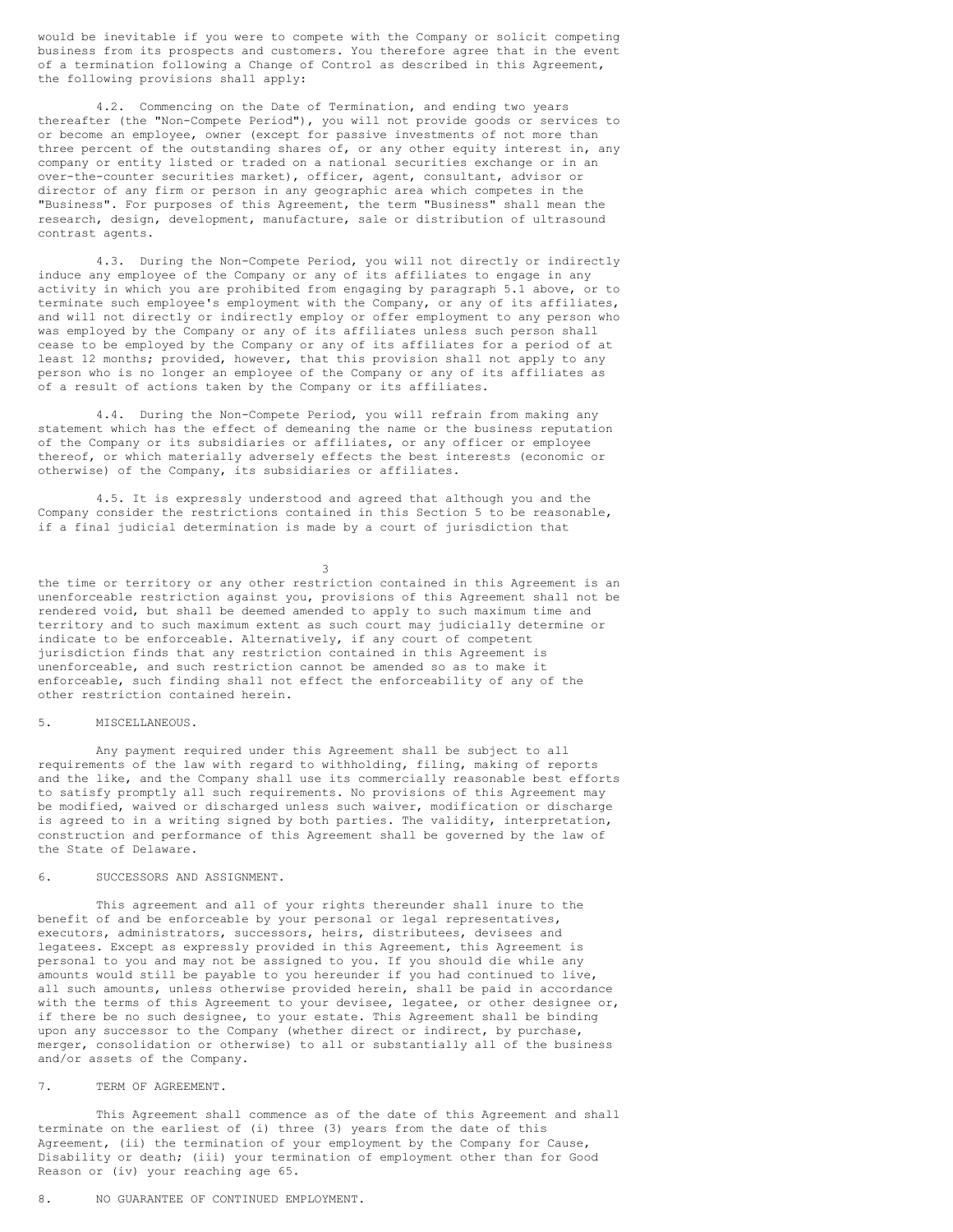This Agreement is intended solely to provide you with certain compensation and benefits in the event your employment terminates in the circumstances described in Section 1.1. Nothing in this Agreement constitutes or implies any specific term of employment. You acknowledge and agree that your employment with the Company can be terminated by you or the Company at any time with or without cause or prior warning, as provided in your written offer of employment dated September 15, 1998. Nothing in this Agreement limits or supersedes any other agreements between you and the Company concerning confidentiality or ownership of intellectual property.

#### 9. MEDIATION.

In the event that the Company terminates you for Cause and you dispute its right to do so or you claim that your are entitled to terminate your employment for Good Reason and the Company disputes your right to do so, a mediator acceptable to you and the Company will be appointed within ten (10) days to assist in reaching a mutually satisfactory resolution but will have no authority to issue a binding decision. Such mediation must be concluded within 60 days of the date of termination or claim to termination. Should such mediation fail to reach an acceptable conclusion and you are successful in any litigation or settlement that issues from such dispute, you shall be entitled to receive from the Company all of the expenses incurred by you in connection with any such dispute including reasonable attorney's fees.

4 If this Agreement is acceptable to you, kindly sign and return to the Company the enclosed copy of this letter.

Sincerely,

SONUS Pharmaceuticals, Inc.

By: /s/ Steven C. Quay, M.D., Ph.D.

AGREED AND ACCEPTED:

/s/ Gregory Sessler

Gregory Sessler

Dated: September 16, 1998

5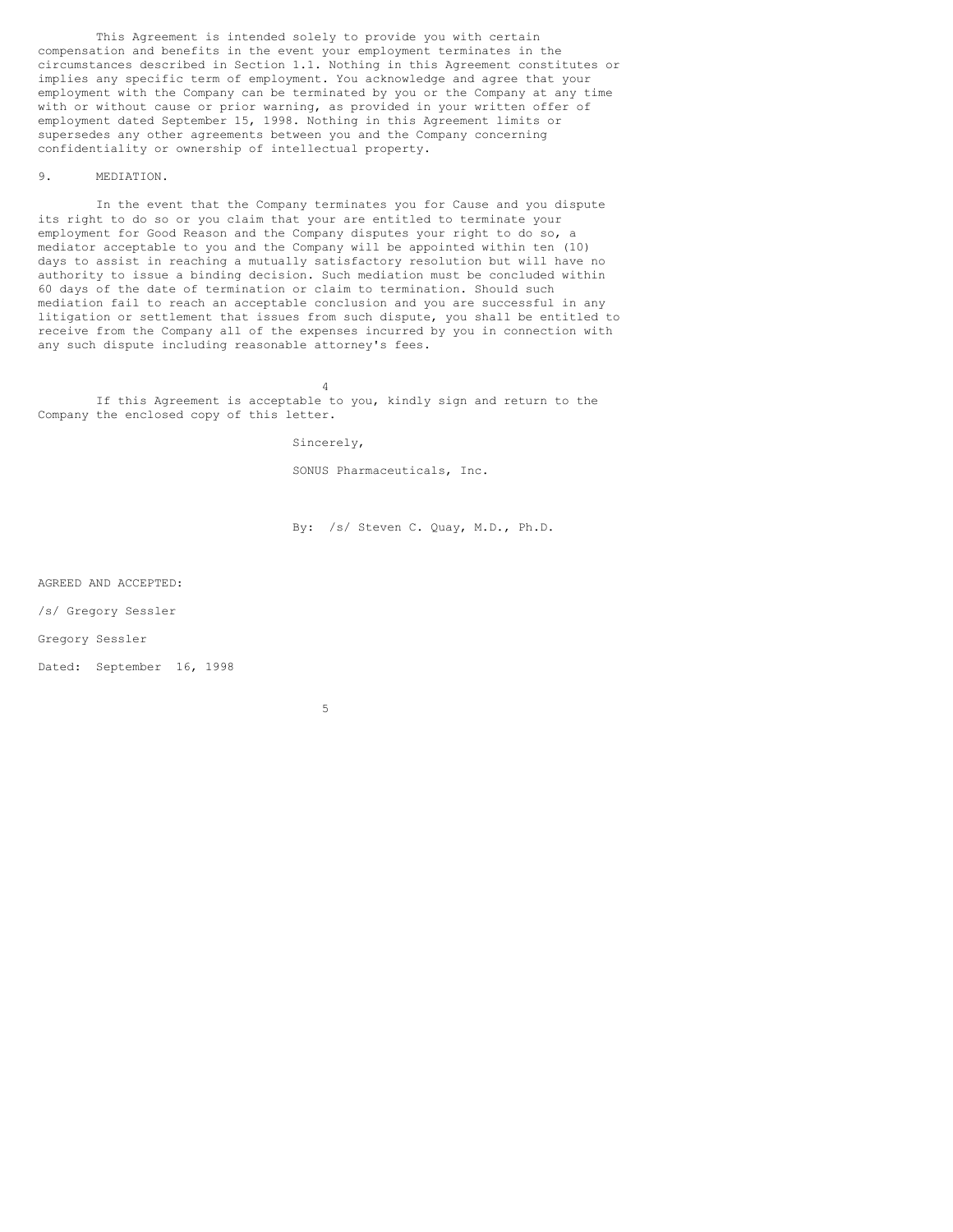## EXHIBIT 11.1

#### SONUS PHARMACEUTICALS, INC. COMPUTATION OF NET INCOME (LOSS) PER SHARE

| $<$ TABLE><br><caption></caption>                                            |                                                     |                        |                        |              |
|------------------------------------------------------------------------------|-----------------------------------------------------|------------------------|------------------------|--------------|
| ENDED                                                                        | THREE MONTHS ENDED                                  | NINE MONTHS            |                        |              |
|                                                                              | SEPTEMBER 30,<br>---------------------------------- | ------------------     | SEPTEMBER 30,          |              |
| -----------                                                                  | 1998                                                | 1997                   | 1998                   |              |
| 1997                                                                         | -----------                                         | -----------            | -----------            |              |
| ------------<br>$<$ S $>$<br><<                                              | <<                                                  | <<                     | <<                     |              |
| BASIC EARNINGS PER SHARE:<br>Net income (loss)<br>639,604                    | \$(2,048,648)                                       | \$(1, 122, 176)        | \$ (8, 413, 476)       | $\mathsf{S}$ |
| Weighted average common shares $\ldots \ldots \ldots$ 8,626,253<br>8,553,321 |                                                     | 8,573,029              | 8,619,125              |              |
| 0.07                                                                         | (0.24)                                              | \$ (0.13)              | \$ (0.98)              | \$           |
| DILUTED EARNINGS PER SHARE:                                                  |                                                     |                        |                        |              |
| Net income (loss) \$(2,048,648) \$(1,122,176) \$(8,413,476)<br>639,604       |                                                     |                        |                        | $\mathsf{S}$ |
| Weighted average common shares - basic $8,626,253$<br>8,553,321              |                                                     | 8,753,029              | 8,619,125              |              |
| Dilutive potential common shares<br>1,003,850                                |                                                     |                        | $- -$                  |              |
| -----------                                                                  | -----------                                         | -----------            | -----------            |              |
| 9,557,171                                                                    | 8,626,253                                           | 8,573,029              | 8,619,125              |              |
| ===========                                                                  | ============                                        | ============           | essessesses            |              |
| 0.07                                                                         | (0.24)                                              | (0.13)<br>$\mathsf{S}$ | (0.98)<br>$\mathsf{S}$ | \$           |

</TABLE>

12